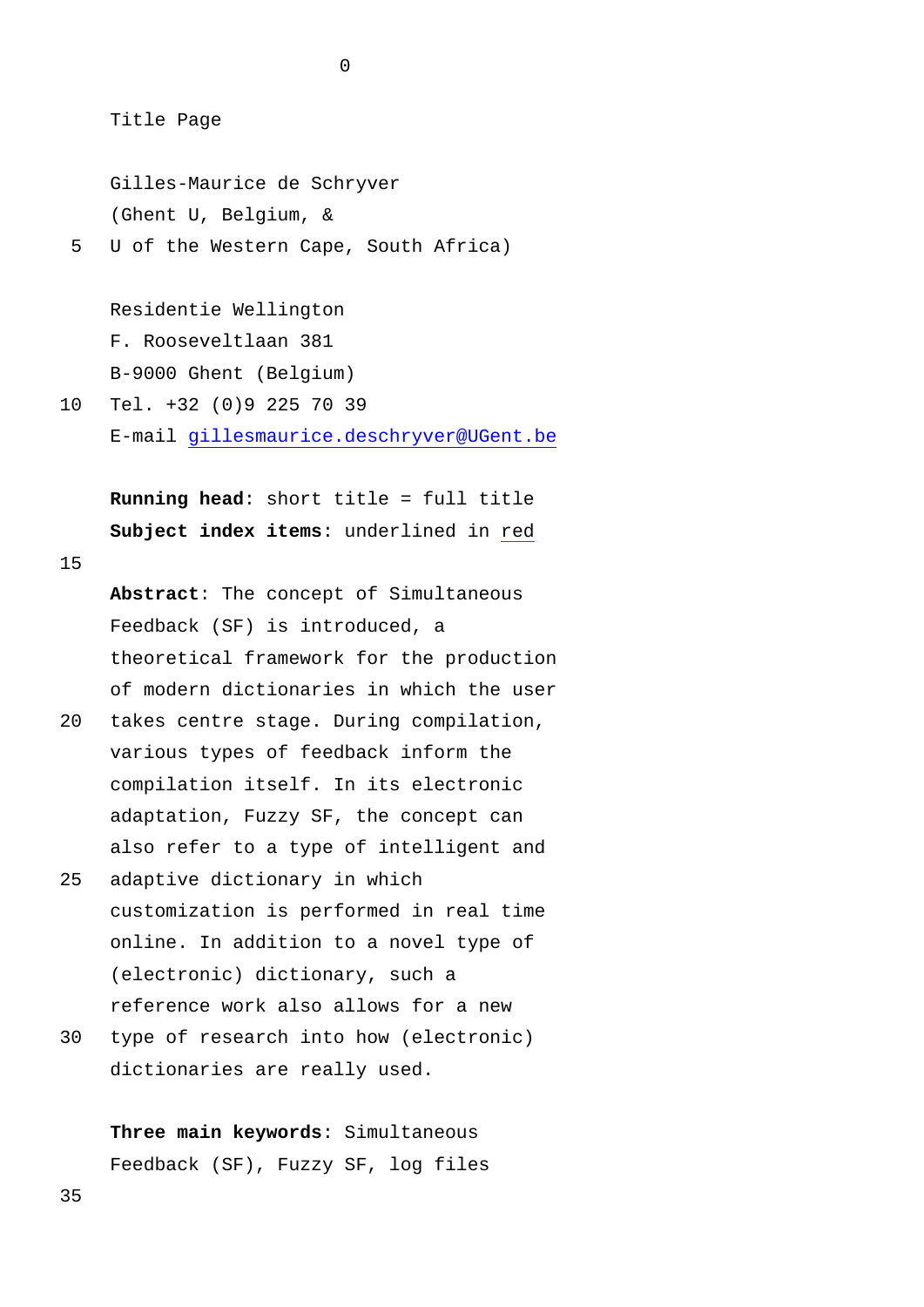34. The Concept of Simultaneous Feedback

```
1. Simultaneous Feedback (SF)
```
2. From SF to Fuzzy SF

40 3. From Fuzzy SF to Modern Dictionary Research

4. From Modern Dictionary Research to Open Questions

5. Select Bibliography

### **1. Simultaneous Feedback (SF)**

45

The theoretical concept of Simultaneous Feedback (henceforth 'SF'), introduced in 1997 and described in De Schryver's (1999b) MA dissertation, was 50 devised in response to the need for a framework for the swift yet sound

- compilation of Bantu-language dictionaries. Since then, it has been applied to the compilation of numerous
- 55 reference works across the world. In a nutshell, and as initially conceived, SF can be understood as entailing a dictionary-making method in terms of which the release of several small-scale
- 60 parallel dictionaries triggers off feedback that is instantly channelled back into the compilation process of a main dictionary. This process is shown schematically in Fig. 34.1. In this
- 65 representation, one recognises the three primary constituents of any dictionary compilation process, viz. target users, compilers and dictionaries. The framework itself should be read from
- 70 left to right, and from top to bottom –– [1] through [10]. The compilers' central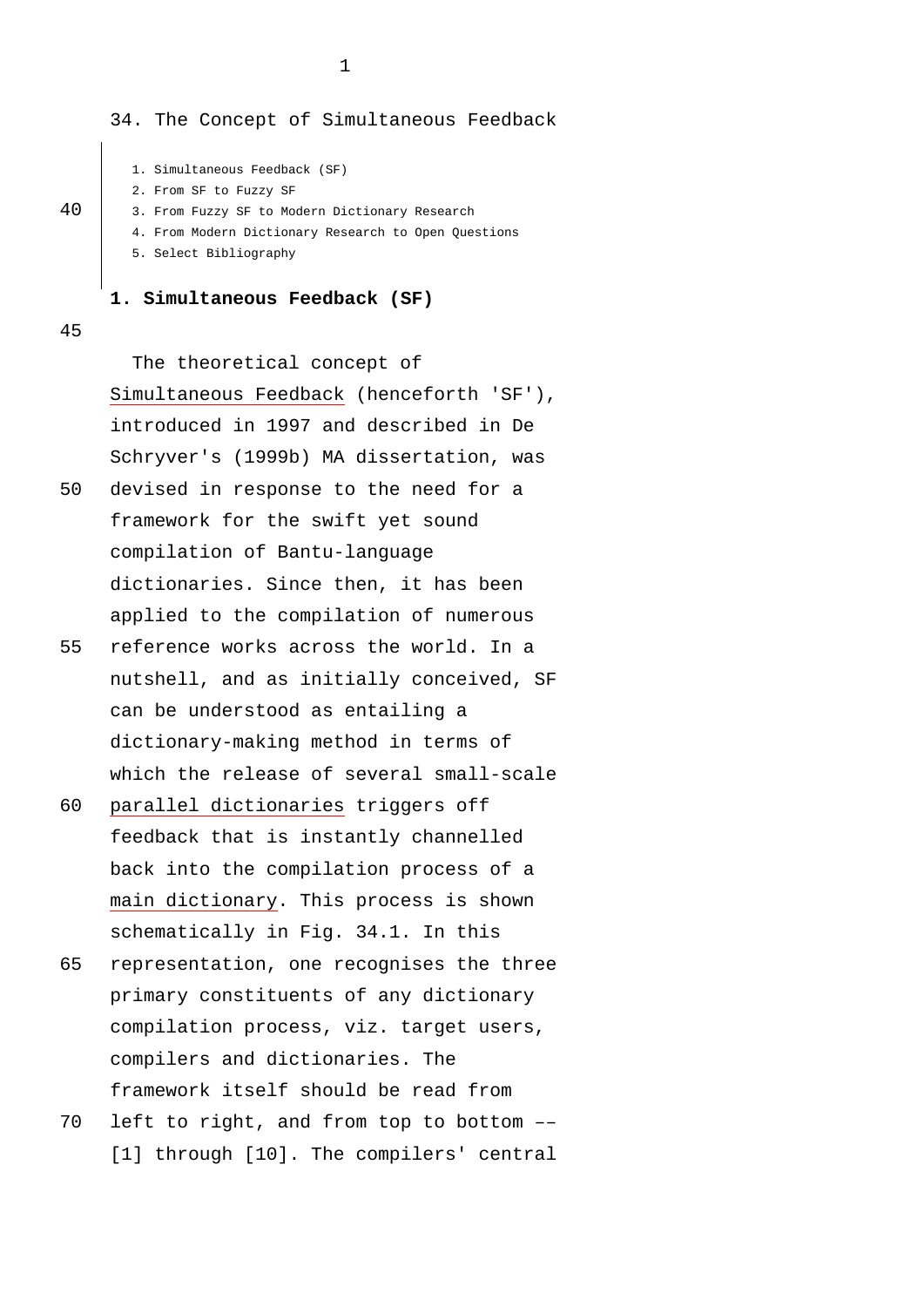task is the compilation of a main dictionary –– depicted by the central, downward arrow. The first component in

- 75 Fig. 34.1 is also the first task. That is, the formulation of a theoretically motivated model for the structure and contents of the dictionary to be compiled must be followed by a
- 80 preliminary analysis of the desires of the potential target users –– [1]. It is of paramount importance that, from this initial stage onwards, information concerning these target users' desires
- 85 be gathered through informal and formal consultations with the future target users. As such, feedback is simultaneously introduced right from the very start. Since any modern dictionary
- 90 is to derive its data from a corpus, the compilers have to build and query an electronic corpus for the specific language(s) 'first'. As a result, the compilers cannot start the compilation
- 95 of the main dictionary right away and are moreover confronted with the prospect of an extremely time-consuming undertaking. In order to overcome this deadlock, the main dictionary project is
- 100 instantly complemented with a series of small and inexpensive parallel dictionary projects –– [2], [6], [10], etc. These parallel projects have basically the same structure, contents 105 and target users as the main project and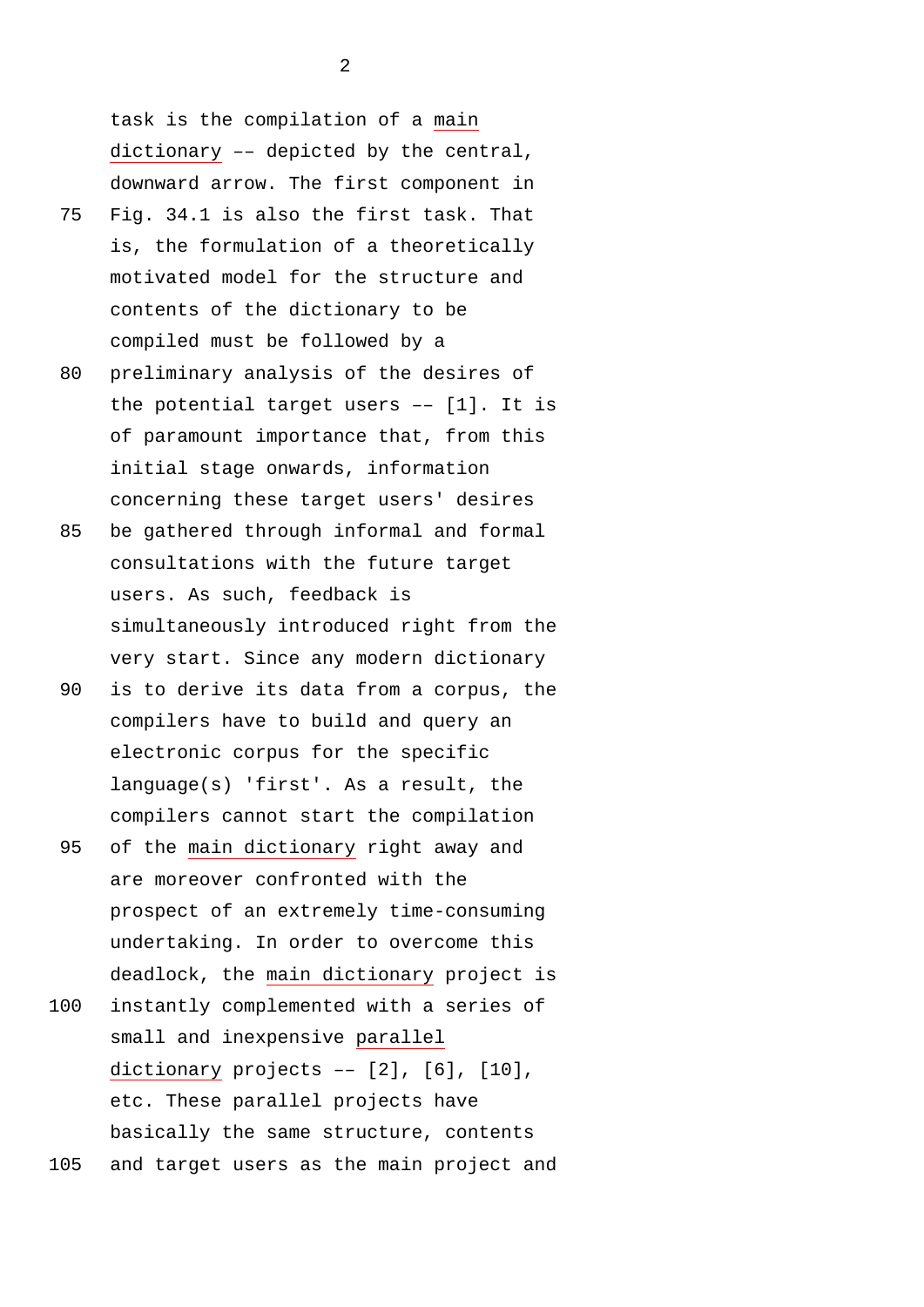are to derive their data from smallscale parallel test-corpora. From the release of the first parallel dictionary onwards, informal and formal feedback is

- 110 received from the parallel projects and channelled back into the time-consuming main project  $-$  [3], [7], etc. From that instant, the compilation of the main dictionary becomes a true work in
- 115 progress with simultaneous feedback from the target users to the compilers. The parallel projects are thus used as experimental tools to test a plethora of strategies in order to refine both the
- 120 information and the presentation thereof in the main project under construction. Once a structured main corpus has been built, various frequency studies can be undertaken to assist the lexicographers
- 125 in the compilation of the lemma-sign list of the main dictionary –– [4]. Subsequently, concordance lines, also derived from the main corpus, supplement the compilers' intuition during the
- 130 compilation of the main dictionary articles –– [8]. Until completion of the main project the parallel projects continue to elicit feedback –– [5], [9], etc. All this simultaneous feedback
- 135 ultimately enables the compilers to select the most appropriate blend of lexicographic procedures to ensure the most effective retrieval of information by the target users in the main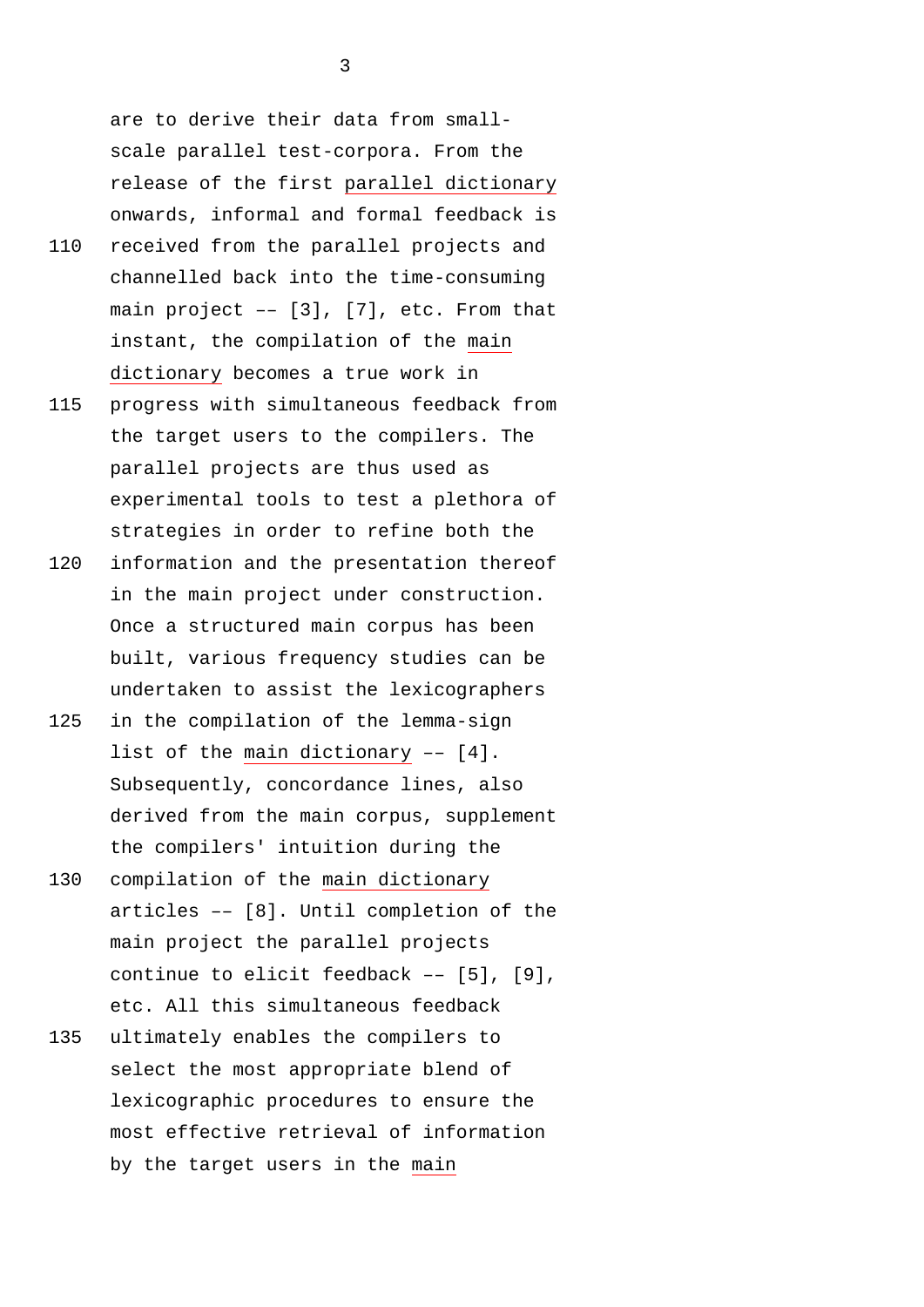- 140 dictionary. It is important to stress the fact that the target users guide the compilers near-simultaneously during the entire compilation process. The unabated retrieval of feedback should thus be 145 considered as the main pillar of the
- methodology.

Early bilingual (parallel) dictionaries compiled within this framework include reference works for

- 150 Cilubà (De Schryver/Kabuta 1997, 1998; De Schryver 1999a: 55-87) and Northern Sotho (Prinsloo/De Schryver 2000; De Schryver 2001). Currently, and as another example, all eleven South
- 155 African National Lexicography Units periodically release parallel dictionaries within this framework, and this approach is also followed in Gabon (Mavoungou 2002). For article-length
- 160 descriptions of all aspects involved, see De Schryver/Prinsloo (2000a, b).

#### **2. From SF to Fuzzy SF**

- 165 In the Cilubà and Northern Sotho projects referred to in section 1, the retrieval of feedback has followed the channels of such standard approaches as (natural) participant observation,
- 170 formal and informal discussions, anonymous mail survey questionnaires, controlled tests, etc. Through a crosscomparison of the results of the various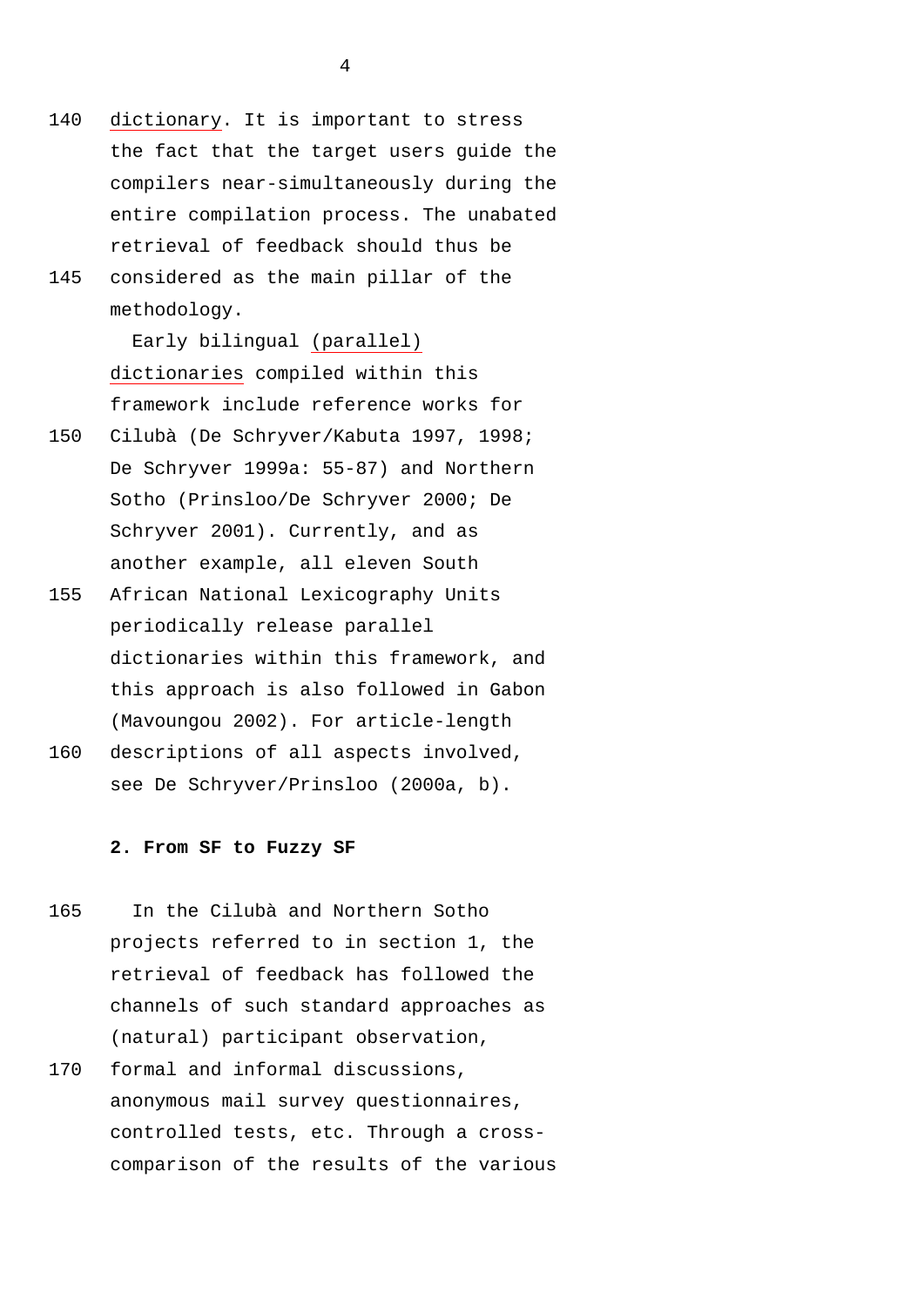types of feedback, the idea has been to 175 arrive at a representative body of users' desires for each of the respective target user groups. Still, the realisation that none of the employed feedback methods is devoid of

- 180 problems, and that even the balancing out of different types of feedback is only approximate, prompted the search for a straightforward, automatic, neutral and invisible arbiter. Such an
- 185 unobtrusive arbiter was found in the form of electronic-dictionary log files. In other words, instead of compiling various parallel hardcopy dictionaries (blocks [2], [6], [10], etc. in Fig.
- 190 34.1) for the purposes of retrieving feedback (blocks [3], [7], etc.) –– feedback that is instantly fed back into the compilation of a main dictionary –– the idea is to make the dictionary
- 195 available online on the Internet while it is still being compiled, and thus to be able to log and use feedback truly simultaneously. With this one has arrived at a bold compilation strategy
- 200 indeed, as users are not only invited to be spectators of 'in progress dictionary compilation', but are also, implicitly and informally, led to provide crucial feedback while using that in-progress
- 205 work. From a dictionary-compilation strategy angle one has thus moved from a discrete approach to retrieving feedback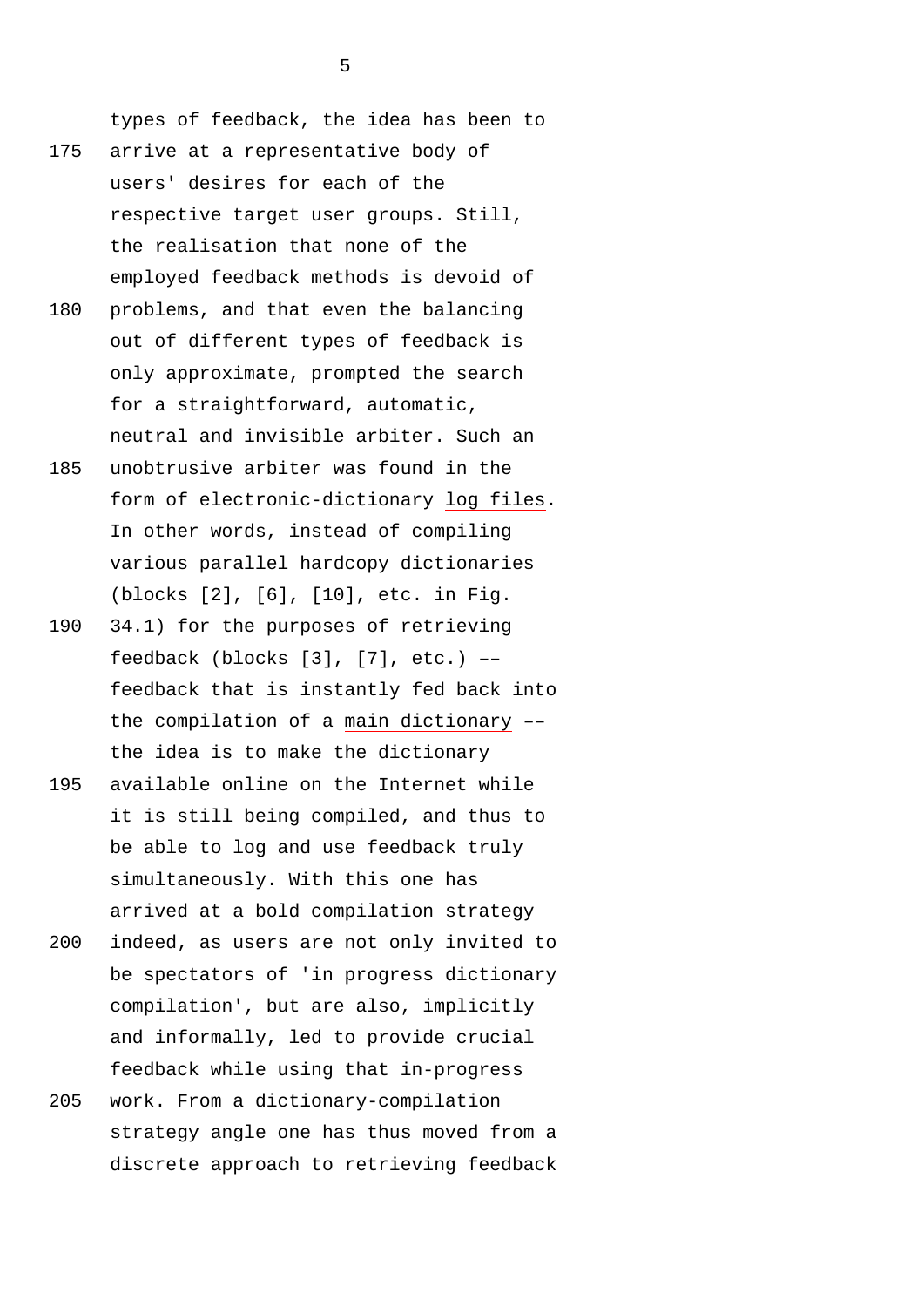for a group of users to a continuous one for single users, which is why the 210 'electronic adaptation' of SF has been baptised 'Fuzzy SF'. In addition, Fuzzy SF allows for (in-progress) dictionaries to be made continually available, and this from the moment work on them has 215 begun. Fuzzy SF thus enables to have

- 'dictionaries now'. A dictionary compiled within the framework of Fuzzy SF is known as a 'Fuzzy SF dictionary'. Compared to any principle currently
- 220 utilised in dictionary-making and compared to any existing multimedia reference work, the following ten key novelties of Fuzzy SF are either absent from or would constitute important
- 225 improvements over what is done or available at present (for a full description, see De Schryver/Prinsloo 2001):

(1) In addition to data being 230 continuously available online, parallel packages (both in print or in electronic format) may be released throughout the endeavour to compile a main package, answering an urgent desideratum to

235 provide users with dictionaries now, and enabling the inclusion of feedback into the very compilation methodology itself.

(2) Since a completed package has been thoroughly 'tested' before it is 240 released, it contains user feedback

right from the start; and once it is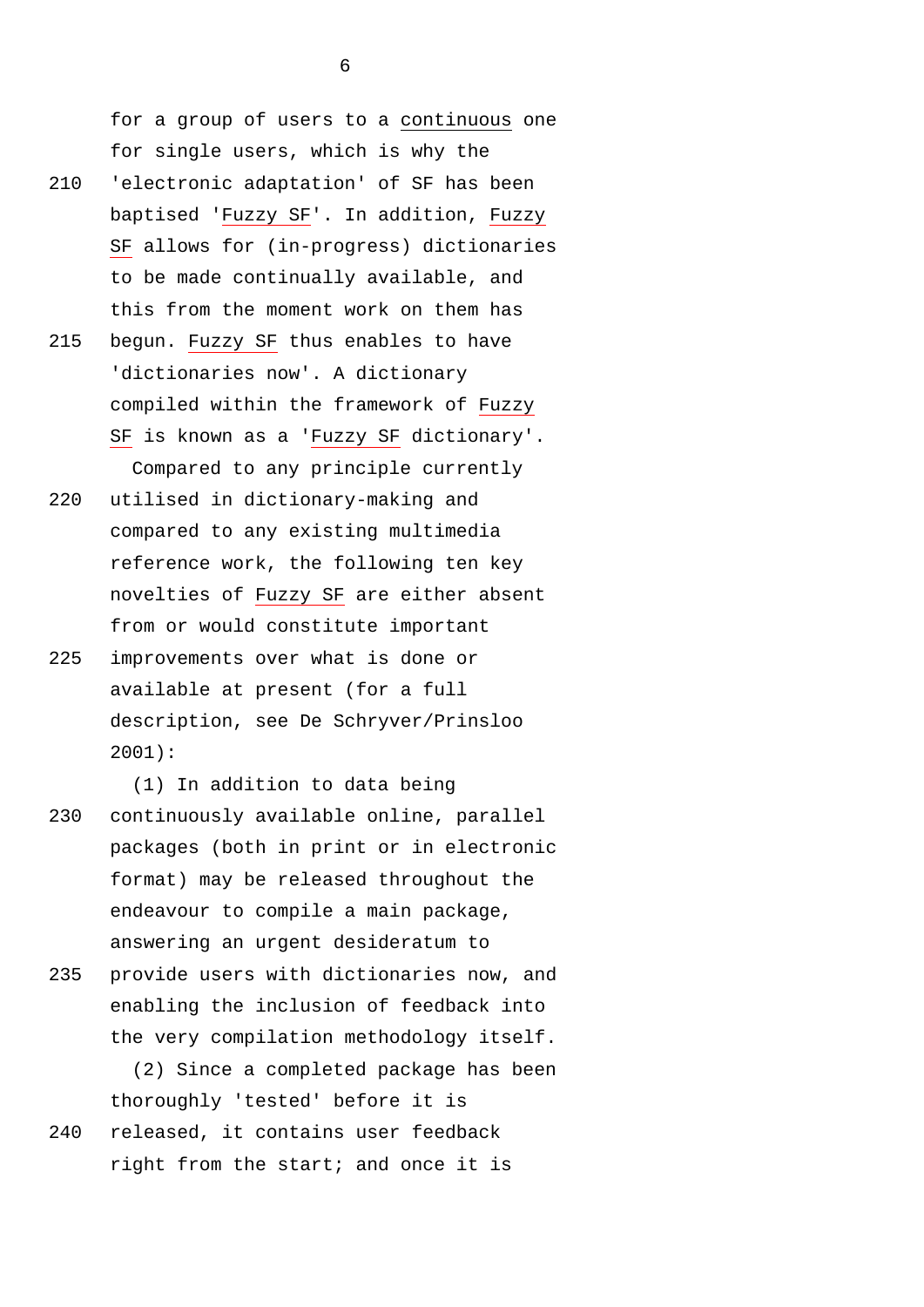used it (preferably) gathers its feedback indirectly, informally and unknowingly, eliminating any barriers 245 between compilers and users.

(3) The package offers fully fledged default dictionaries, just like any other hardcopy or electronic dictionary, and, additionally, each user can 250 retrieve a personally tailored reference work in print or in electronic format.

(4) The package is a family reference work that can be customised for several users, and is continuously re-customised 255 for each single user over time.

> (5) The package is primarily descriptive, and includes tools for user-initiated modifications.

(6) The package provides for all 260 linguistically sound lemmatisation approaches in parallel, allowing users to decide on the one(s) appropriate for them at the time of consultation.

(7) Both the access to and the visual 265 presentation of the data slots are such that the distinction between onomasiological and semasiological dictionaries tends to disappear.

(8) The package endeavours to be all 270 dictionaries in one, moulding itself according to specific needs and varying with time as a decoding or encoding, monolingual, bilingual or hybrid dictionary, with adjustable / graded 275 difficulty levels.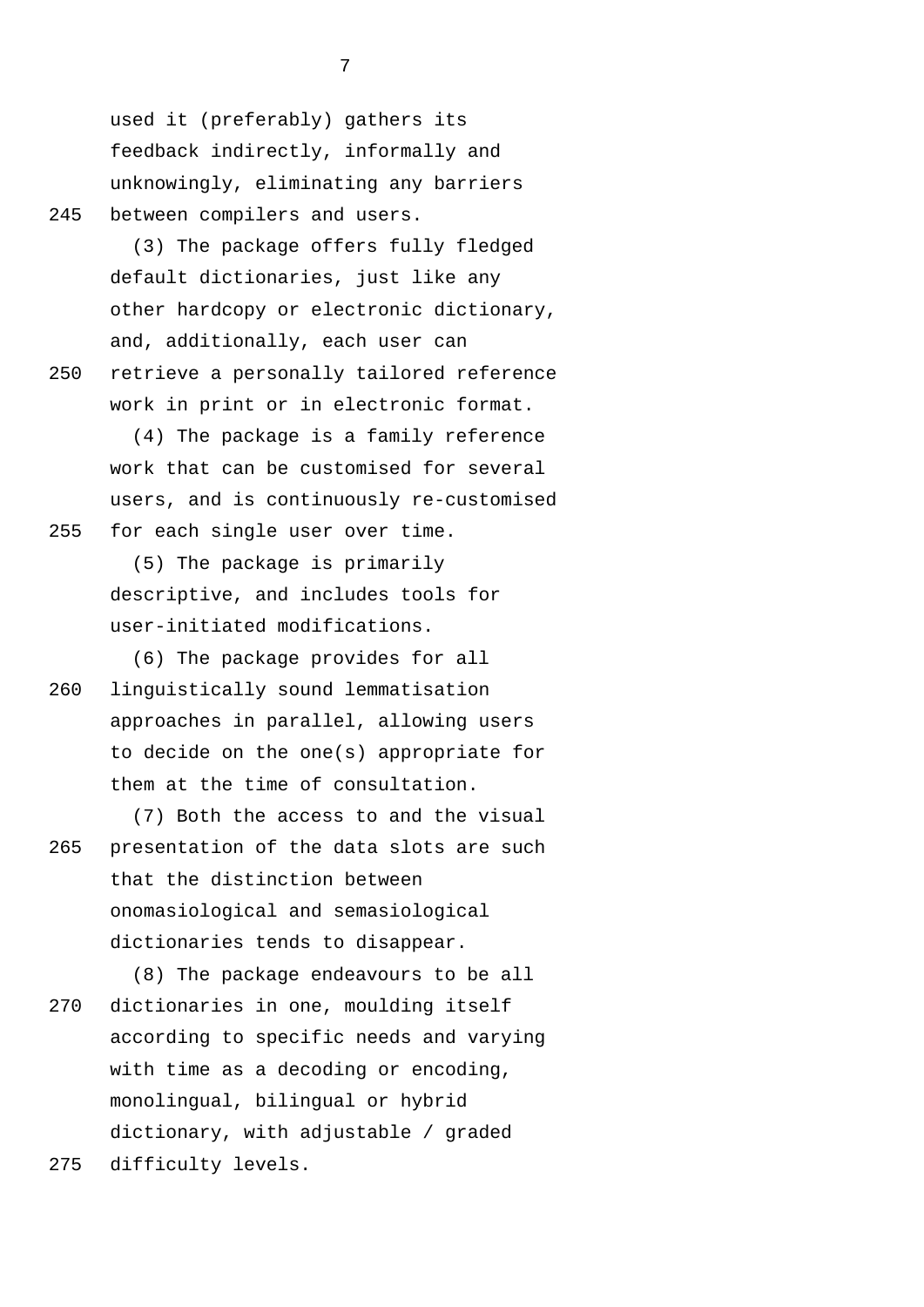(9) The package contains a set of fully integrated built-in multimedia (sub)corpora (i.e. text, computer graphics and audio), from which data are

- 280 generated automatically when needed (i.e. are queried unperceivingly by the software), and which can also be accessed interactively (i.e. are queried knowingly by the users).
- 285 (10) Finally, all multimedia data slots –– whether they have been prepared by the lexicographers, have been culled automatically or interactively from the sub(corpora), or have been supplemented
- 290 / supplied by the user –– are hyperlinked in the package on all levels and in all directions.

In retrospect, a Fuzzy SF dictionary 295 puts into practice quite a number of Abate's (1985) and Dodd's (1989) farsighted suggestions for the electronic dictionary of the future. In addition, of all prototype electronic dictionaries

- 300 proposed in the 1990s, a Fuzzy SF dictionary comes closest to Atkins' (1996) 'virtual dictionary'. Yet, whereas the latter is mainly created at the time of dictionary consultation,
- 305 Fuzzy SF aims to build a true user profile, through the continuous retrieval of feedback, with which a tailored reference work is simultaneously assembled.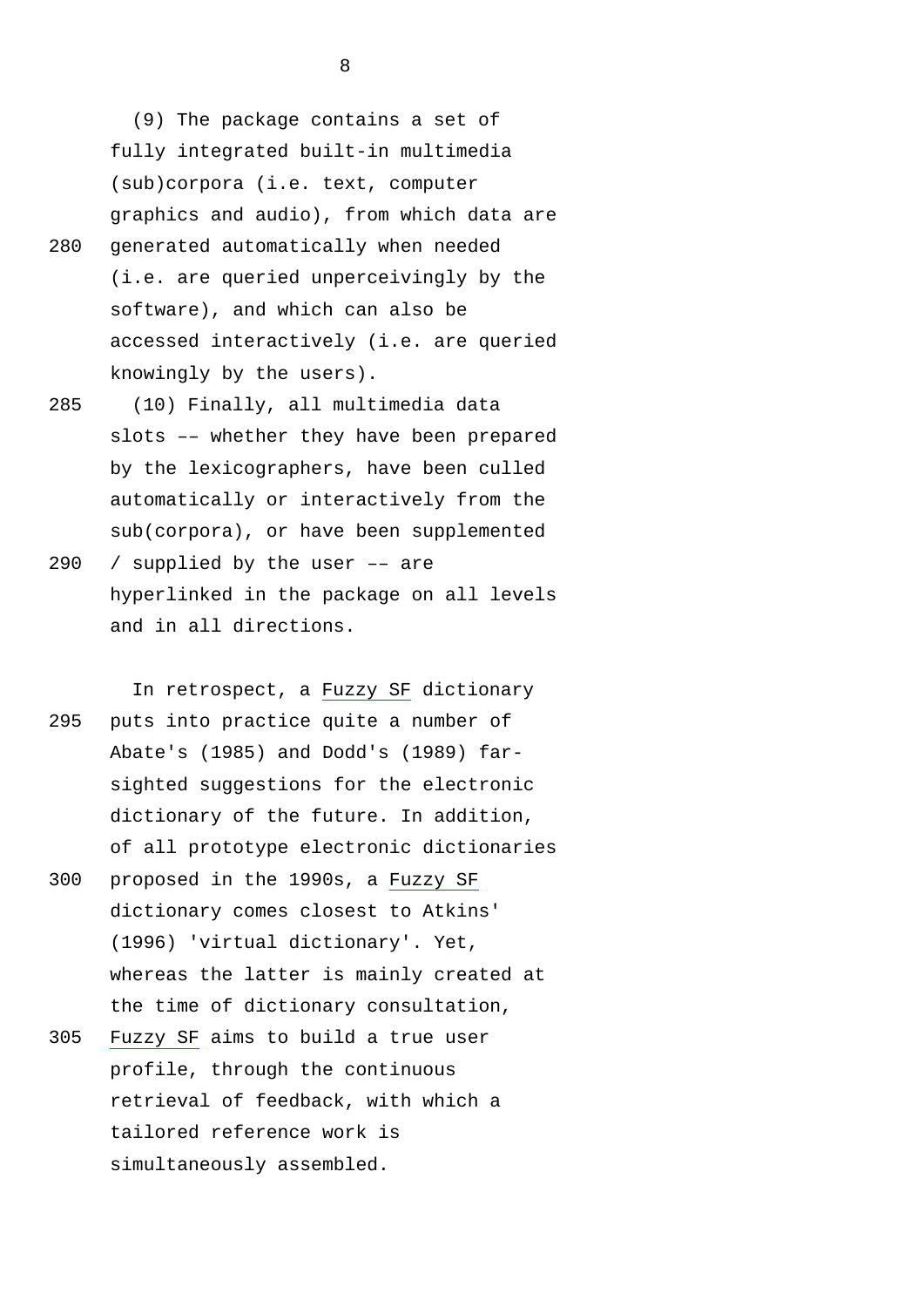- 310 Not surprisingly, the compilation of the latest Cilubà and Northern Sotho dictionaries proceeds within the framework of Fuzzy SF, see Kabuta et al. (2006) and De Schryver/Joffe (2003)
- 315 respectively. As another known and acknowledged example of dictionary compilation within the framework of (Fuzzy) SF, in Slovenia a hypertext dictionary of Japanese lexical units for
- 320 Slovene students of Japanese is being developed in real time on the Internet (Hmeljak Sangawa 2002; Erjavec et al. 2003, 2004).

## 325 **3. From Fuzzy SF to Modern Dictionary Research**

In implementing Fuzzy SF, one is not only confirming the feasibility of Fuzzy 330 SF as a dictionary compilation

- methodology, nor just providing dictionaries now, but in reality also undertaking modern dictionary research in addition. In the present section
- 335 Fuzzy SF will be approached from the latter angle.

Although the proposal to draw upon log files in order to improve dictionaries was already expressed in the mid-1980s

340 (Abate 1985; Crystal 1986), and although numerous researchers have reiterated this idea in recent years (Hulstijn/Atkins 1998; Sobkowiak 1999;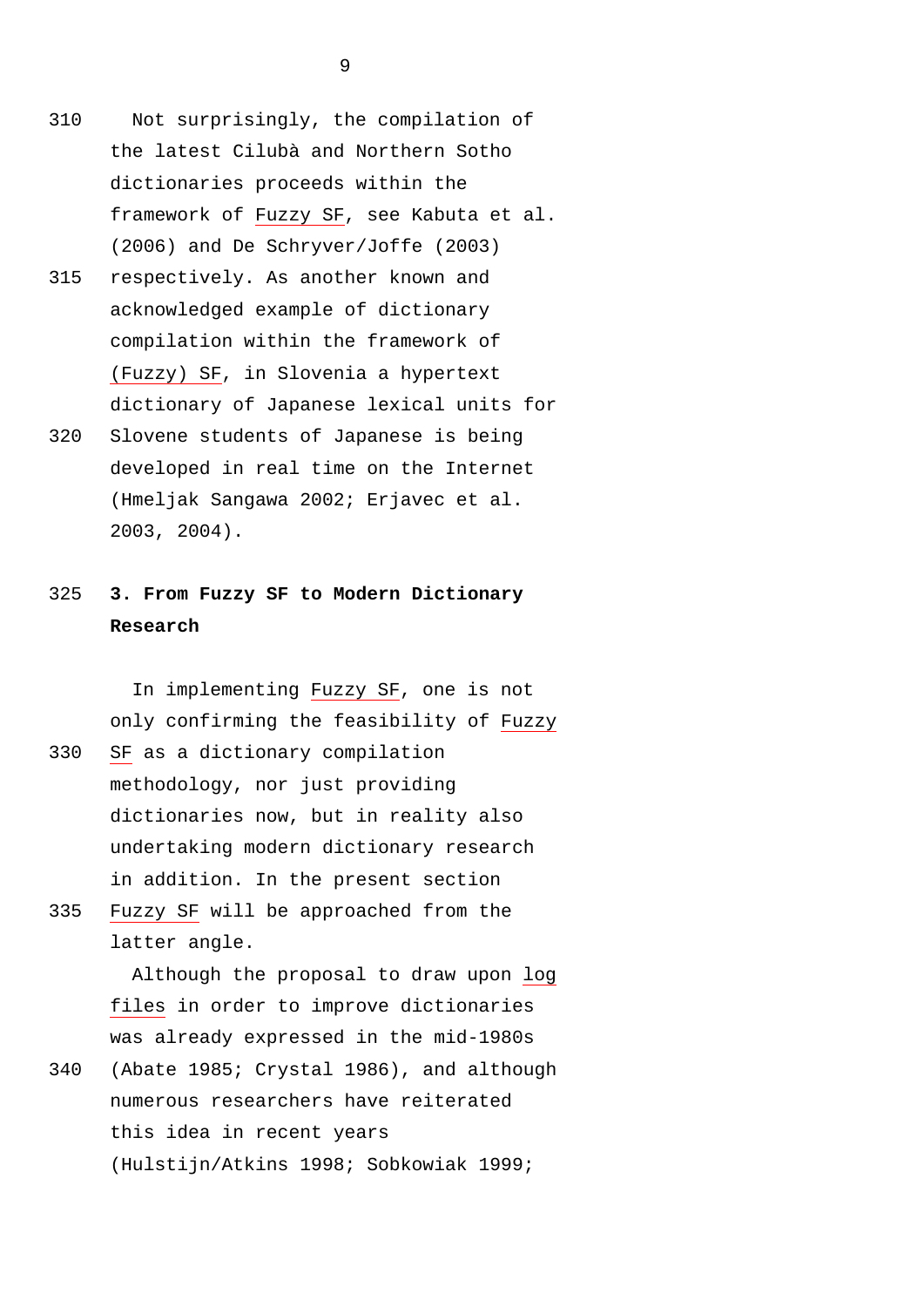Docherty 2000; Harley 2000; Sato 2000;

- 345 Pruvost 2003; Varantola 2003), very few reports have been published of realworld dictionaries actually making use of this strategy. Notable exceptions are Löfberg (2002), Prószéky/Kis (2002),
- 350 Jakopin/Lönneker (2004) and Bergenholtz/Johnsen (2005). Instead, electronic dictionaries cum log files seem to be more popular in research environments focusing on vocabulary
- 355 acquisition (e.g. Hulstijn 1993; Knight 1994; Hulstijn/Trompetter 1998; Laufer 2000; Laufer/Hill 2000). When it comes to electronic dictionaries, statements regarding log files are often
- 360 hypothetical, such as in: "A log file of user access and queries is kept that should serve to give insight on how such a service is used" (Popescu-Belis et al. 2002: 1144 [emphasis added]). What is
- 365 true for log files, is also true for the utilisation of direct feedback, whereby users are encouraged to comment online (Dodd 1989; Carr 1997; Considine 1998; Harley 2000; Nesi 2000; Warburton 2000;
- 370 Campoy Cubillo 2004; Ne'eman/Finkel 2004); that is, reports on what is done with this type of feedback are hard to come by.

One of the earliest implementations of 375 (the first stages of) a Fuzzy SF dictionary on the Internet was for the Online Northern Sotho - English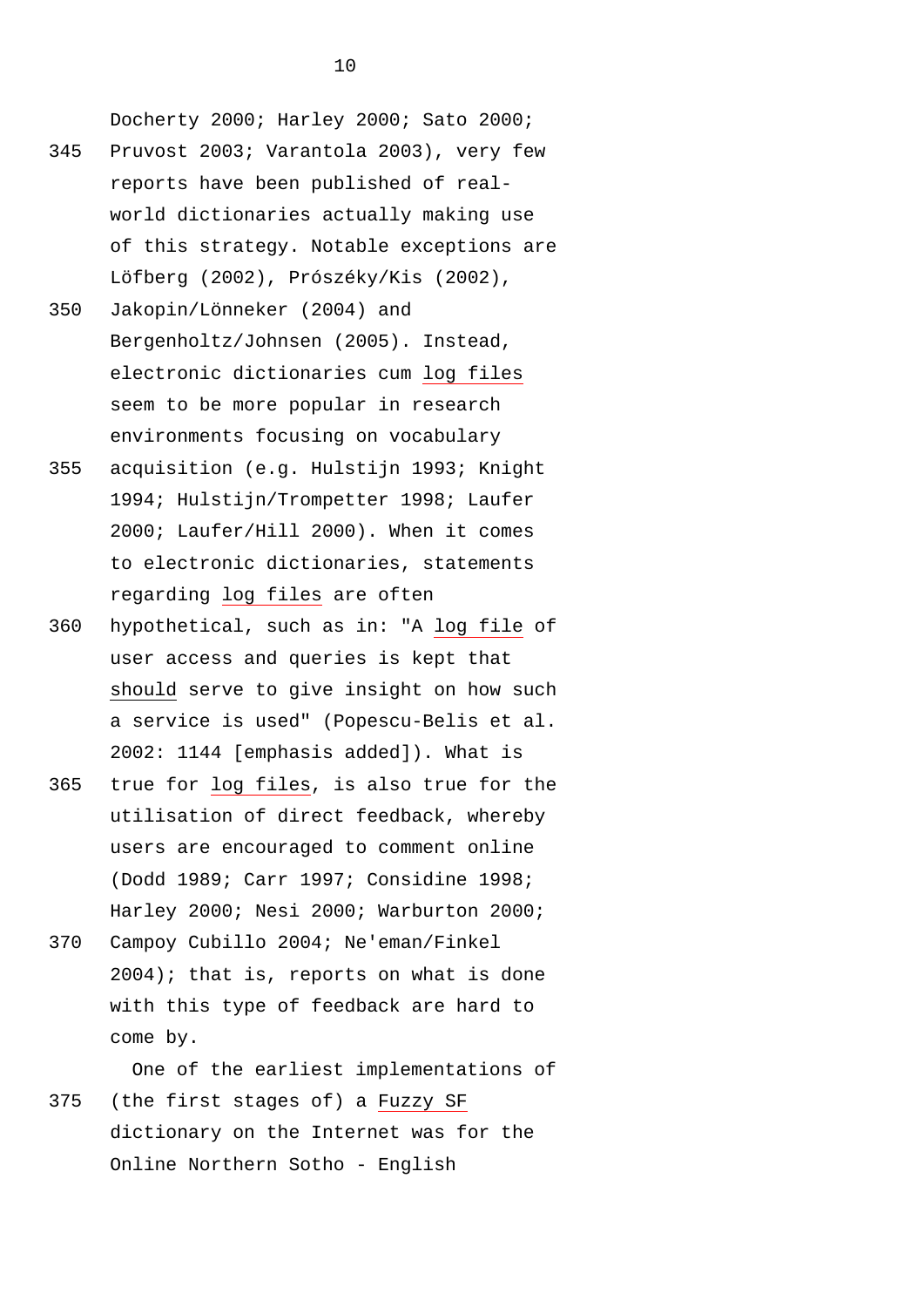Dictionary (De Schryver/Joffe 2003). Of the five novelties introduced in that 380 reference work (cf. De Schryver 2003: 5-

- 10), one is highly relevant here, namely the so-called 'dynamic metalanguage customisation'. This means that, depending on the interface-language
- 385 chosen, the output-language of all metalanguage such as POS tags, usage labels, cross-reference marker texts, etc. is customised. A world's first for any online dictionary at the time (and
- 390 to this date), this metalanguage customisation is realised in real time and thus dynamically on the Internet, and as such this was a first (timid) step towards a true Fuzzy SF dictionary.
- 395 An article-length analysis of the log files attached to this dictionary, as well as of the online feedback forms, may be found in De Schryver/Joffe (2004). Of notable importance are the
- 400 unobtrusive studies of dictionary lookup behaviour for particular users. In Fig. 34.2, for instance, some of the searches made by one of the many regular visitors, here between 19 June and 12
- 405 September 2003, are shown. During the studied period this visitor performed 168 searches, looked up in both Northern Sotho and English, and did not use the dictionary on weekends (grey). The word
- 410 hlogo 'head; prefix; heading; principal' being rather polysemous, it is not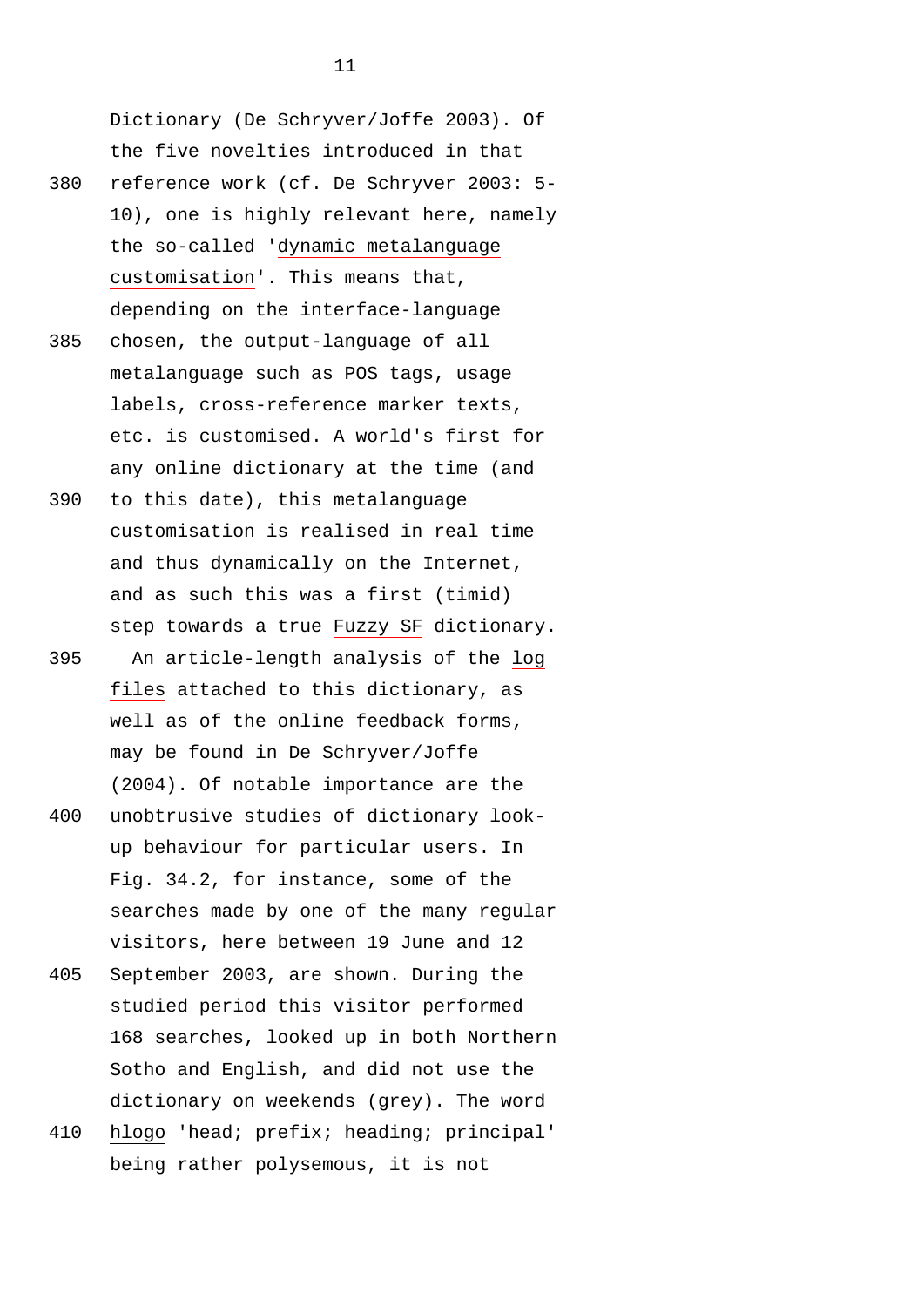surprising it was looked for repeatedly; yet the two searches for 'woodpecker' suggest that there was no long-term

- 415 retention for the ways to express this word in Northern Sotho. The data also indicate that users seem to take the compilers –– and with this perhaps even Fuzzy SF –– seriously. In Fig. 34.2, the
- 420 first search for 'cellphone' (on August 15) was unsuccessful. During this user's next visit (on August 28), the feedback form was filled in with a request that the compilers come up with a translation
- 425 equivalent for this word. Already four days later (on September 1) this user checked again, yet the matter was still being researched. Three days later an acceptable translation (mogalathekeng)
- 430 was found and uploaded. A third search for 'cellphone' (on September 12) then returned a hit. Note, in passing, that a Fuzzy SF dictionary may thus also be viewed as a service to the community.
- 435 This brief presentation of the Online Northern Sotho - English Dictionary –– lest it be forgotten, a real electronic dictionary used in a natural setting with no manipulation of research
- 440 variables whatsoever –– shows that with the discussed tracking function, any number of individual user's look-up strategies may be monitored over time, which is especially relevant for

445 studying vocabulary retention and for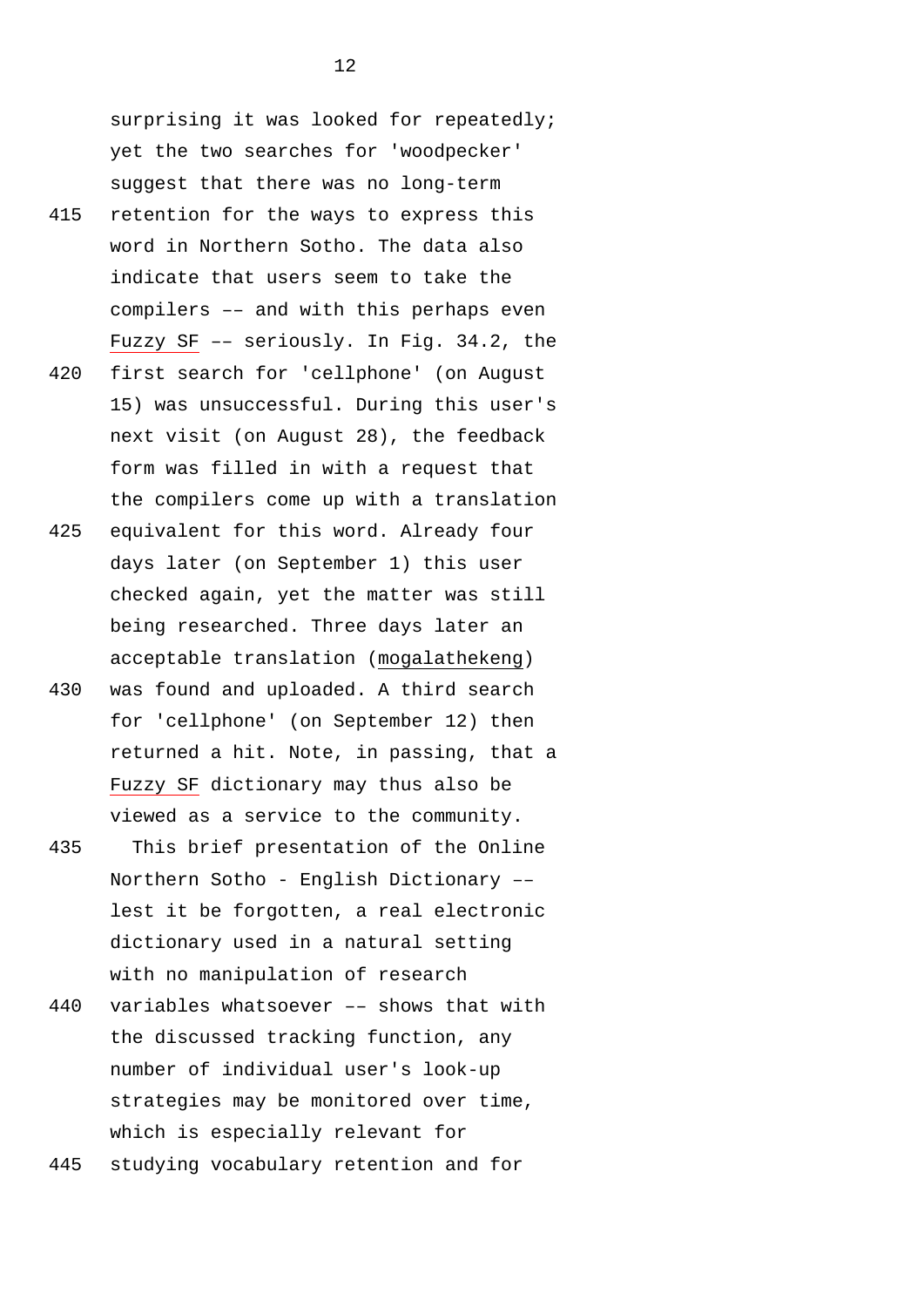drawing up user profiles needed for an intelligent and adaptive Fuzzy SF dictionary. Generalisable user profiles are indeed becoming visible, although

- 450 formalising these remains to be done for this dictionary. As far as Fuzzy SF as a dictionary compilation methodology is concerned, the very fact that an inprogress dictionary is available and is
- 455 used (while still being compiled) indicates that the approach is feasible. Revisions and improvements of an online dictionary may indeed successfully be based on a semi-automatic analysis of
- 460 log files, in combination with followups on feedback received electronically.

# **4. From Modern Dictionary Research to Open Questions**

465

While the research results presented in section 3 indicate that unique user profiles can indeed be drawn up with which tailored dictionary data may then 470 be presented to those users, there are also aspects of dictionary look-up behaviour which seem not to be predictable (cf. De Schryver et al. 2006). In this section, a few of these 475 are highlighted, using some of the log-

file statistics attached to the Online Swahili - English Dictionary (Hillewaert/De Schryver 2004), for which a good amount of data is available.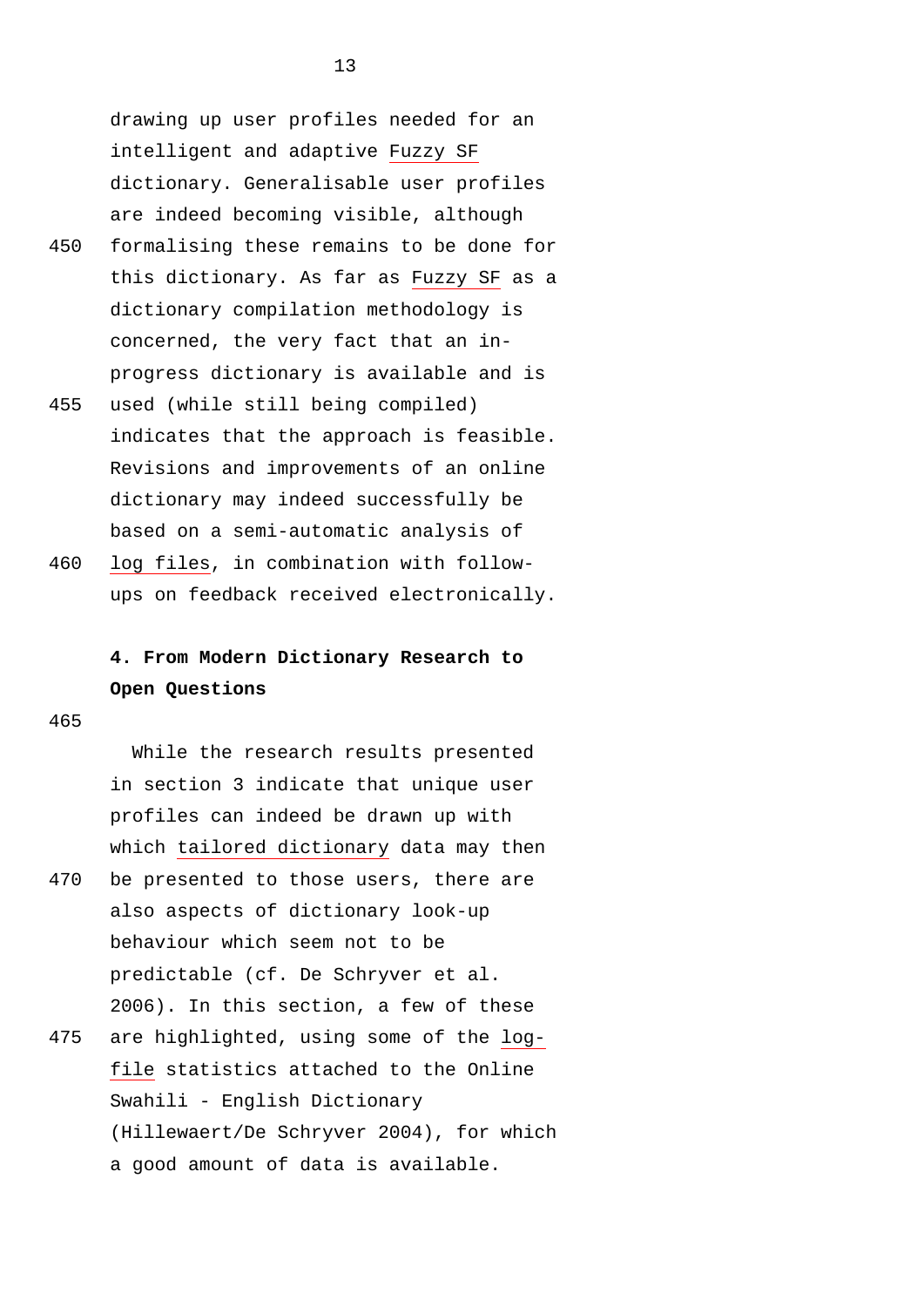- 480 With regard to online dictionaries, the metalexicographers Bergenholtz and Johnsen (2005: 122) boldly wondered: "Will all lemmas in the dictionary be looked up in time when the dictionary
- 485 has had many more users? Or are there some lemmas that will never be looked up? If future dictionary makers knew the answers to those questions, they would not have to waste time describing words
- 490 of no interest to the users." Are there indeed lemmas that are of no interest to anyone? To test this hypothesis, the first half a million searches logged for the Online Swahili - English Dictionary
- 495 may be looked at in order to see which percentage of the dictionary is being returned as the number of searches grows over time. Taking a snapshot every one thousand searches, the graph shown in 500 Fig. 34.3 is obtained.

The bottom curve indicates that over 86% of the material has been searched for directly, while the top curve indicates that close to 98% of the

- 505 dictionary data have been returned when one also includes the cross-referenced material (which is shown on the same output page for this dictionary). Looking at the trend of these curves, it
- 510 should be clear that all dictionary data will indeed be seen over time. This thus means that there is no shortcut to dictionary compilation here, as all data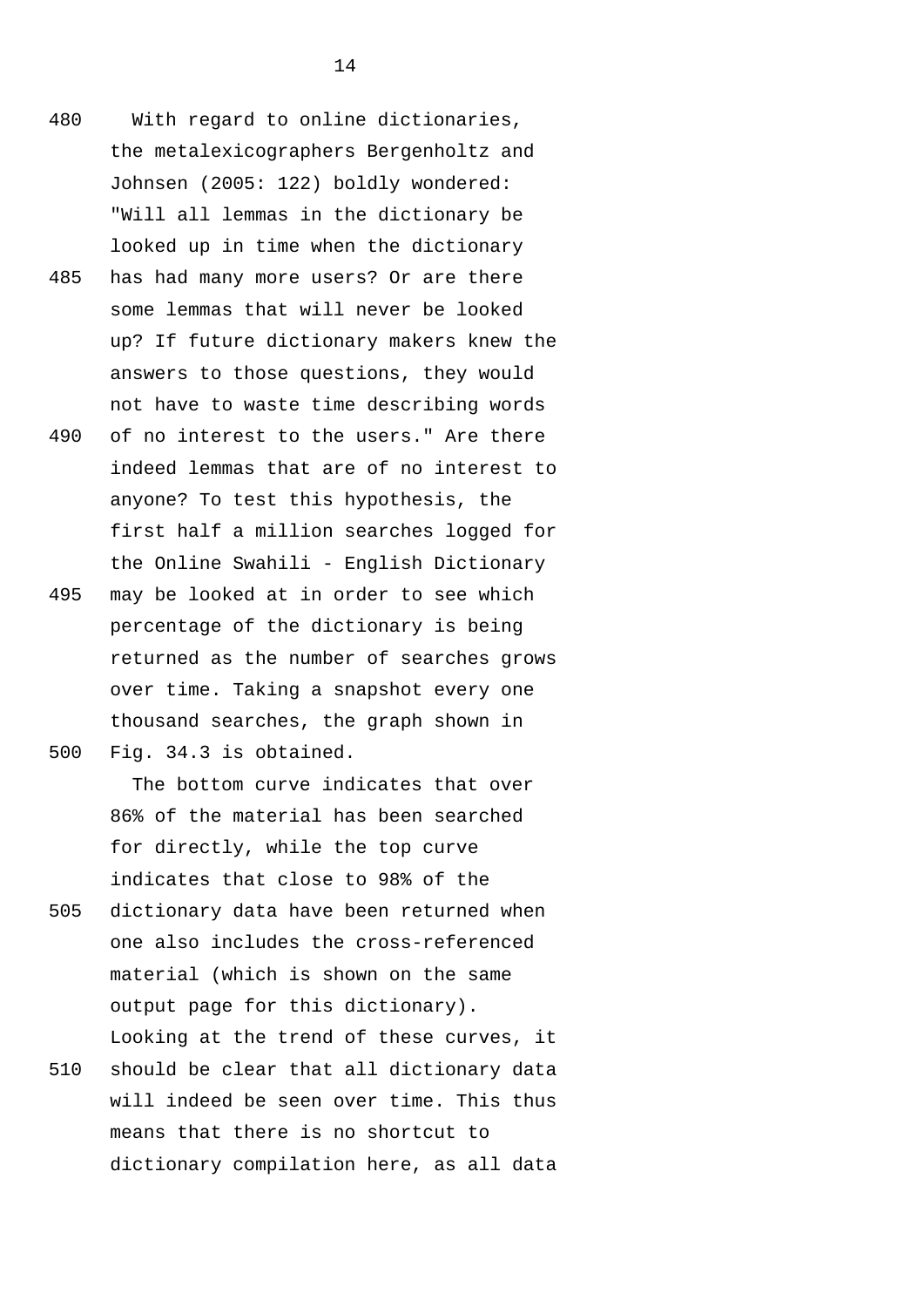are indeed being looked up at some point 515 in time.

> The next logical question is whether there are perhaps lemmas that are more likely to be looked up than others. With over half a million dictionary searches

- 520 at one's disposal on the one hand, and with corpus-derived frequencies on the other, it becomes possible to calculate various correlation coefficients between the two sets of data. Reformulated, one
- 525 can effectively take a list of corpus words, and compare that list word for word with actual dictionary searches, and/or one can take searched-for items in a dictionary, and compare those with
- 530 the corpus. There are different ways to approach this question, but one of the most straightforward ones is as follows. In a two-dimensional plane one could plot the corpus data (as frequencies or
- 535 ranks) on one axis, and the corresponding actual dictionary lookups (expressed as a count or also as a rank) on the other axis. If corpus-based lexicography indeed reflects (or rather
- 540 'pre-empts') what users look up (or 'will look up') in a real dictionary, then the most frequent word in the corpus should also correspond with the word most frequently searched for, the
- 545 tenth most frequent corpus item should correspond with the tenth most frequent lookup, the one hundredth with the one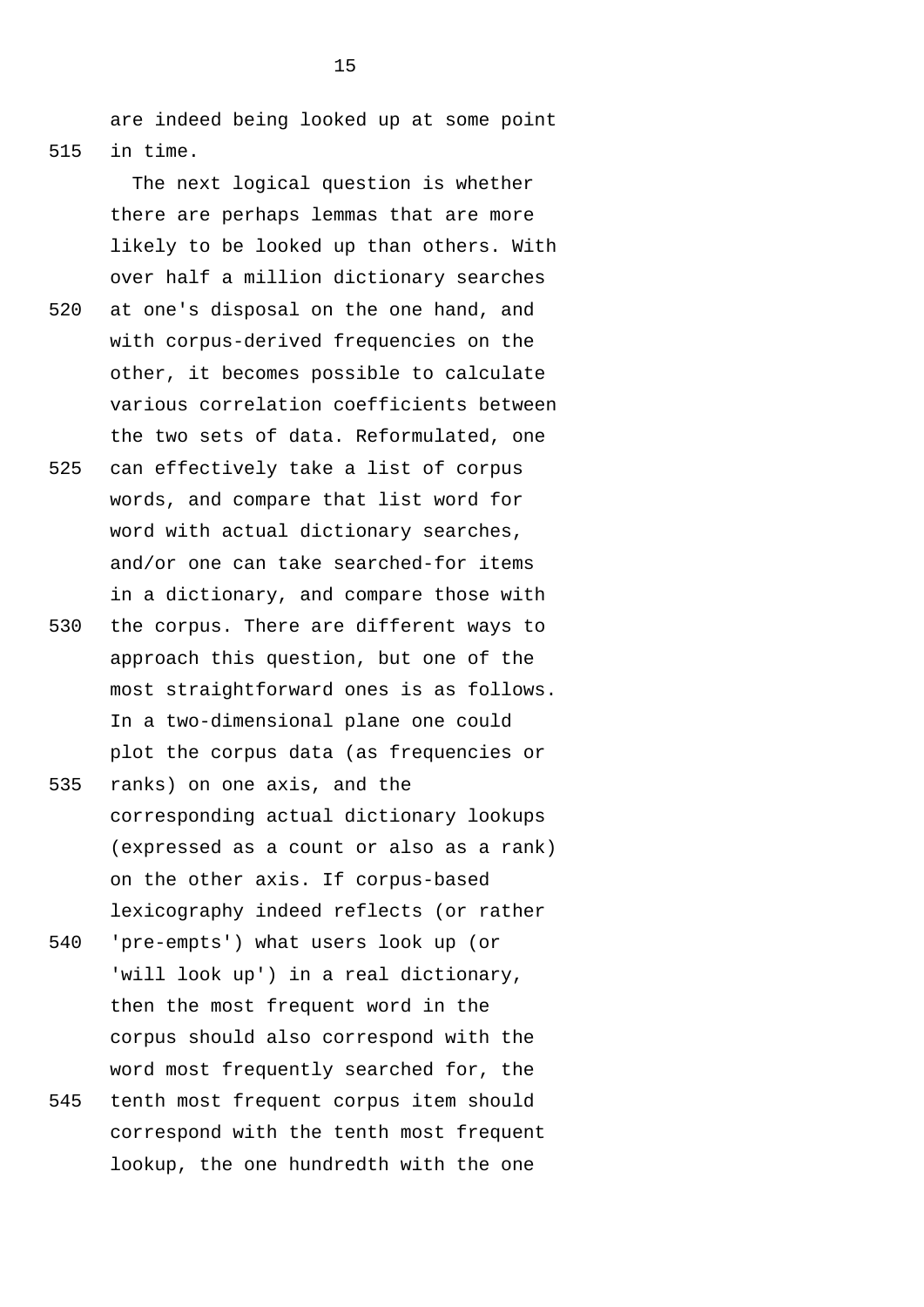hundredth, etc. In this ideal situation, the result would be a straight line out 550 of the intersection of the axes in the two-dimensional plane. Allowing for (small) deviations, the straight line would turn into a 'scatter plot', with a cloud of dots 'around' the imaginary 555 straight line. Mathematically, the straight line corresponds with a Pearson correlation coefficient of 1.0, while deviations result in lower values. The

560 in Fig. 34.4, where each dot represents the dictionary lookup rank of a particular word versus the corpus rank for that word in the BNC (British National Corpus). If one zooms in on the

actual scatter plot for English is shown

- 565 area around the intersection of the axes in Fig. 34.4, or thus the top ranks, then one does see some kind of vague correlation (of around 0.2), but as one moves along the axes, this correlation
- 570 vanishes entirely. Therefore, while there is indeed some minor correlation between corpus ranks and actual dictionary lookup ranks for the first few thousand words (up to around rank
- 575 5,000 for English in this online dictionary), beyond that point there simply is no correlation whatsoever. This is a hugely important -- albeit
- shocking -- revelation, as it looks as 580 if it is simply impossible to 'predict' which words will be of interest to the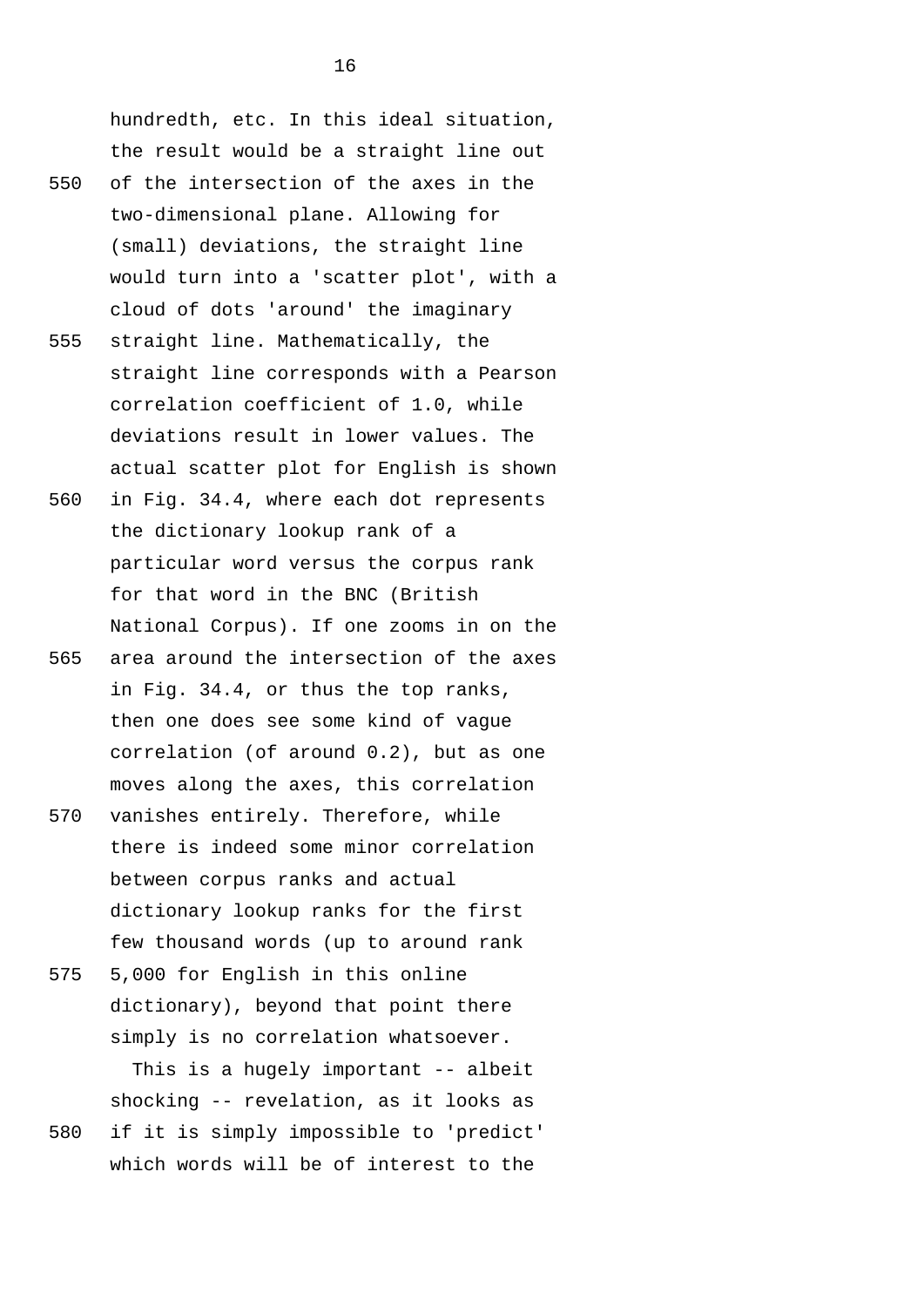dictionary user. To make this conclusion more tangible, take for example Fig. 34.4 at the BNC rank 15,000, which could 585 be the cut-off point for a dictionary with an upper limit of roughly fifteen thousand entries. Looking upwards from that point in Fig. 34.4, it should be clear that it is unfortunately so that

590 virtually any word may be looked up with any frequency at this cut-off point. According to the computational

linguist Adam Kilgarriff, however, it is still possible to predict what users 595 will need: "They'll tend to look up the contentious ones, the ones that are hard

- to spell, the ones with odd origins, obviously the rude ones. There's no obvious relation between these factors
- 600 and frequency, but why should there be?" and he further suggests: "One would start expecting the correlation to become serious much further along the frequency range -- words after 200,000
- 605 in the corpus (and hence well outside most speakers' experience) receiving fewer lookups than words before." (Kilgarriff 2006, personal communication). Clearly, one would need 610 much more evidence, and thus much more
- data, to properly study these hypotheses. As such, this, for now, remains unresolved, and is an open invitation for other researchers to join
- 615 the research.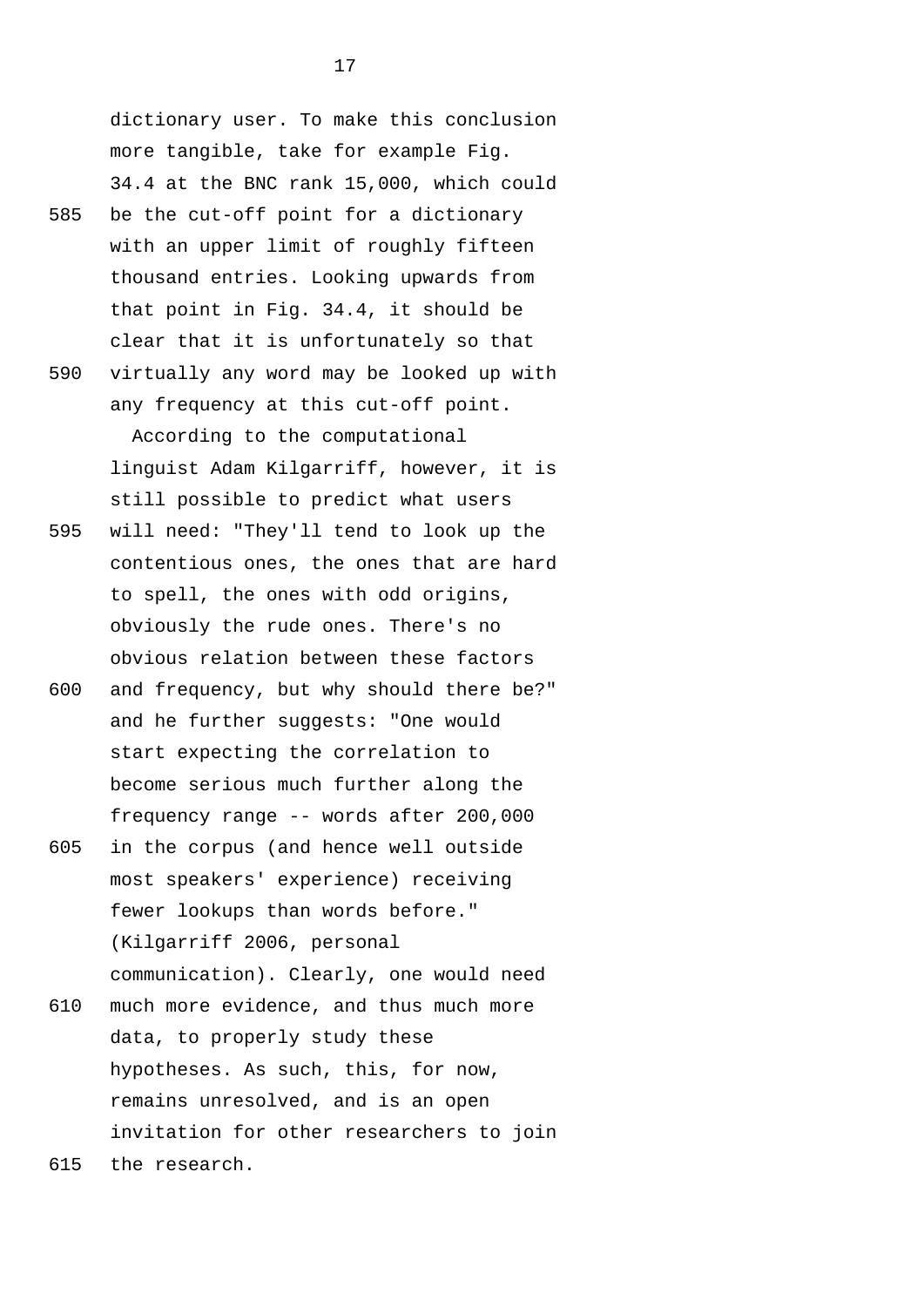One of the exciting developments in present-day lexicography revolves around electronic dictionaries in which the potential is explored to link an

- 620 automatically derived dynamic user profile to the proffered multimedia lexicographic output. As a product, such (adaptive) dictionaries were referred to as Fuzzy SF dictionaries. However, Fuzzy
- 625 SF is also a new approach to compiling dictionaries, given that it is the electronic adaptation of the dictionarycompilation methodology known as Simultaneous Feedback. A Fuzzy SF
- 630 dictionary as a product, then, is first compiled within the framework of Fuzzy SF. A Fuzzy SF dictionary is furthermore -- by design -- an excellent tool to study genuine dictionary use, which in
- 635 turn leads to exciting answers to ageold as well as new lexicographic questions.

### **5. Select Bibliography**

|     | Abate, F.R. (1985): Dictionaries Past & Future: Issues and   |
|-----|--------------------------------------------------------------|
|     | Prospects. In: Dictionaries 7, 270-283.                      |
|     | Atkins, B.T.S. (1996): Bilingual Dictionaries: Past, Present |
|     | and Future. In: Gellerstam, M. et al. (eds.), Euralex        |
| 645 | '96 Proceedings. Gothenburg, 515-546.                        |
|     | Bergenholtz, H./Johnsen, M. (2005): Log Files as a Tool for  |
|     | Improving Internet Dictionaries. In: Hermes 34, 117-141.     |
|     | Campoy Cubillo, M.C. (2004): Computer-mediated lexicography: |
|     | An insight into online dictionaries. In: Campoy Cubillo,     |
| 650 | M.C./Safont Jordà, P. (eds.), Computer-Mediated              |
|     | Lexicography in the Foreign Language Learning Context.       |
|     | Castelló de la Plana, 47-72.                                 |
|     | Carr, M. (1997): Internet Dictionaries and Lexicography. In: |
|     | International Journal of Lexicography 10, 3, 209-230.        |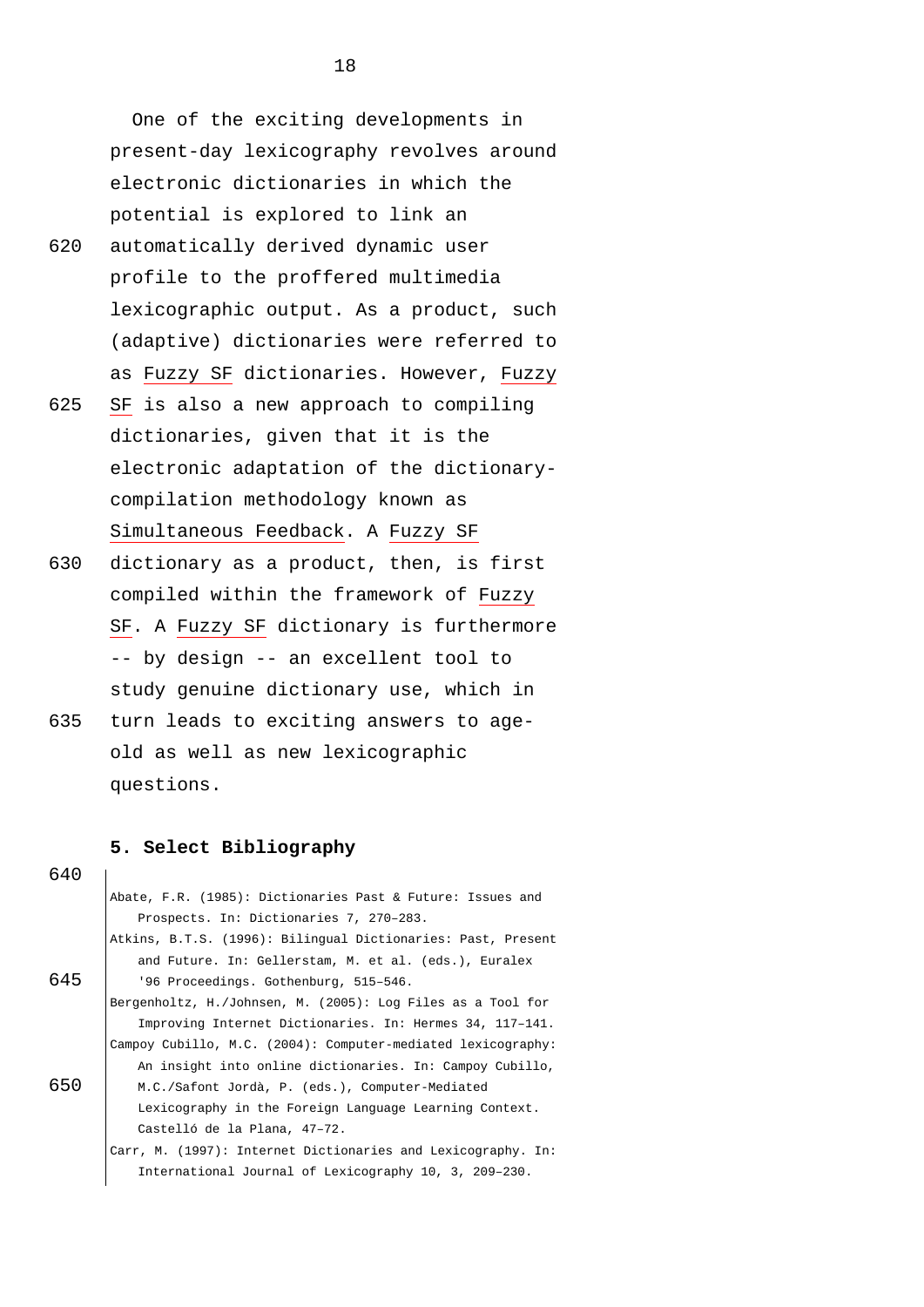- 655 Considine, J.P. (1998): Why do large historical dictionaries give so much pleasure to their owners and users? In: Fontenelle, T. et al. (eds.), Euralex '98 Proceedings. Liège, 579–587. Crystal, D. (1986): The ideal dictionary, lexicographer and 660 user. In: Ilson, R.F. (ed.), Lexicography: An emerging international profession. Manchester, 72–81. De Schryver, G.-M. (1999a): Cilubà Phonetics, Proposals for a 'corpus-based phonetics from below'-approach. Ghent. De Schryver, G.-M. (1999b): Bantu Lexicography and the 665 Concept of Simultaneous Feedback, Some preliminary observations on the introduction of a new methodology for the compilation of dictionaries with special reference to a bilingual learner's dictionary Cilubà – Dutch. MA Dissertation. Ghent University. 670 De Schryver, G.-M. (ed.) (2001): Pukuntšutlhaloši ya Sesotho sa Leboa 1.0 (PyaSsaL's First Parallel Dictionary). Pretoria. De Schryver, G.-M. (2003): Online Dictionaries on the Internet: An Overview for the African Languages. In: 675 Lexikos 13, 1–20. De Schryver, G.-M./Joffe, D. (2003): Online Sesotho sa Leboa (Northern Sotho) – English Dictionary. Available: <http://africanlanguages.com/sdp/> [Access: 1 July 2007]. De Schryver, G.-M./Joffe, D. (2004): On How Electronic 680 Dictionaries are Really Used. In: Williams, G./Vessier, S. (eds.), 187–196. De Schryver, G.-M./Joffe, D./Joffe, P./Hillewaert, S. (2006): Do Dictionary Users Really Look Up Frequent Words? – On the Overestimation of the Value of Corpus-685 based Lexicography. In: Lexikos 16, 67–83. De Schryver, G.-M./Kabuta, N.S. (1997): Lexicon Cilubà – Nederlands, Een circa 2500-lemma's-tellend strikt alfabetisch geordend vertalend aanleerderslexicon met decodeer-functie ten behoeve van studenten Afrikaanse 690 Talen & Culturen aan de Universiteit Gent. Ghent. De Schryver, G.-M./Kabuta, N.S. (1998): Beknopt woordenboek Cilubà – Nederlands & Kalombodi-mfùndilu kàà Cilubà (Spellingsgids Cilubà), Een op gebruiks-frequentie gebaseerd vertalend aanleerderslexicon met 695 decodeerfunctie bestaande uit circa 3.000 strikt alfabetisch geordende lemma's & Mfùndilu wa myakù ìdì ìtàmba kumwèneka (De orthografie van de meest gangbare woorden). Ghent. De Schryver, G.-M./Prinsloo, D.J. (2000a): Dictionary-Making 700 Process with 'Simultaneous Feedback' from the Target Users to the Compilers. In: Heid, U. et al. (eds.), 197– 209. De Schryver, G.-M./Prinsloo, D.J. (2000b): The Concept of 'Simultaneous Feedback': Towards a New Methodology for
- 705 Compiling Dictionaries. In: Lexikos 10, 1–31.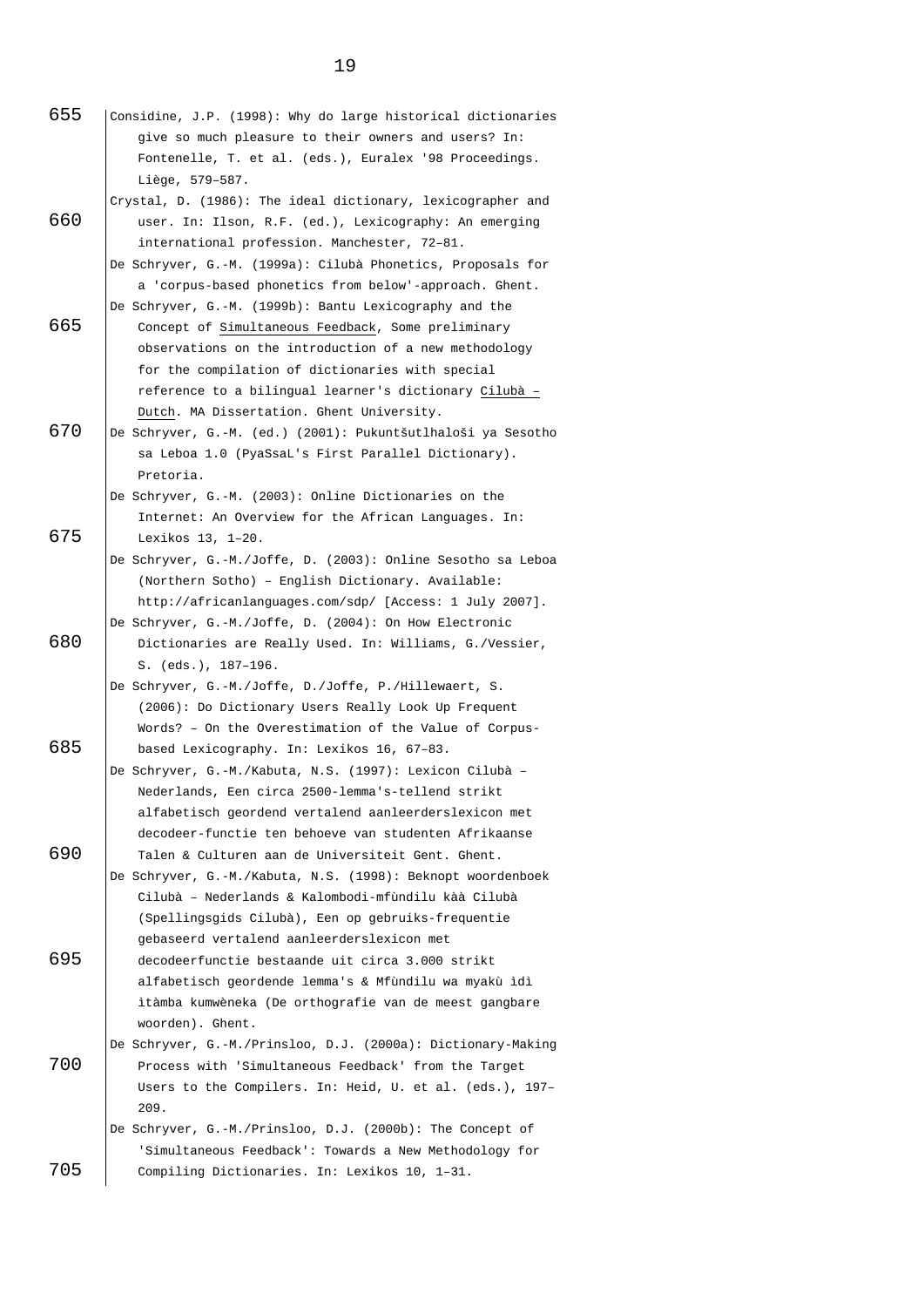|     | De Schryver, G.-M./Prinsloo, D.J. (2001): Fuzzy SF: Towards  |
|-----|--------------------------------------------------------------|
|     | the ultimate customised dictionary. In: Studies in           |
|     | Lexicography $11, 1, 97-111.$                                |
|     | Docherty, V.J. (2000): Dictionaries on the Internet: an      |
| 710 | Overview. In: Heid, U. et al. (eds.), 67-74.                 |
|     | Dodd, W.S. (1989): Lexicomputing and the dictionary of the   |
|     | future. In: James, G.C.A. (ed.), Lexicographers and          |
|     | Their Works. Exeter, 83-93.                                  |
|     | Erjavec, T./Hmeljak Sangawa, K./Srdanović, I. (2003): An XML |
| 715 | TEI Encoding of a Japanese-Slovene Learners' Dictionary.     |
|     | In: Proceedings B of IS 2003. Ljubljana, 20-24.              |
|     | Erjavec, T./Hmeljak Sangawa, K./Srdanović, I/Vahčič, A.M.    |
|     | (2004): Making an XML-based Japanese-Slovene Learners'       |
|     |                                                              |
| 720 | Dictionary. In: Proceedings of LREC 2004. Lisbon, 1059-      |
|     | 1062.                                                        |
|     | Harley, A. (2000): Cambridge Dictionaries Online. In: Heid,  |
|     | U. et al. (eds.), 85-88.                                     |
|     | Heid, U. et al. (eds.) (2000): Euralex 2000 Proceedings.     |
| 725 | Stuttgart.                                                   |
|     | Hillewaert, S./De Schryver, G.-M. (2004): Kamusi ya          |
|     | Kiswahili - Kiingereza Katika Mtandao / Online Swahili -     |
|     | English Dictionary. Available: http://                       |
|     | africanlanguages.com/swahili/ [Access: 1 July 2007].         |
|     | Hmeljak Sangawa, K. (2002): Slovar japonskega jezika za      |
| 730 | slovenske študente japonščine [A Japanese Dictionary for     |
|     | Slovene Students of Japanese]. In: Proceedings of SDJT       |
|     | 2002. Ljubljana, 102-105.                                    |
|     | Hulstijn, J.H. (1993): When do foreign-language readers look |
|     | up the meaning of unfamiliar words? The influence of         |
| 735 | task and learner variables. In: The Modern Language          |
|     | Journal 77, 2, 139-147.                                      |
|     | Hulstijn, J.H./Atkins, B.T.S. (1998): Empirical research on  |
|     | dictionary use in foreign-language learning: survey and      |
|     | discussion. In: Atkins, B.T.S. (ed.), Using                  |
| 740 | Dictionaries: Studies of Dictionary Use by Language          |
|     | Learners and Translators. Tübingen, 7-19.                    |
|     | Hulstijn, J.H./Trompetter, P. (1998): Incidental learning of |
|     | second language vocabulary in computer-assisted reading      |
|     | and writing tasks. In: Albrechtsen, D. et al. (eds.),        |
| 745 | Perspectives on Foreign and Second Language Pedagogy:        |
|     | Essays Presented to Kirsten Haastrup on the Occasion of      |
|     | her Sixtieth Birthday. Odense, 191-200.                      |
|     | Jakopin, P./Lönneker, B. (2004): Query-driven Dictionary     |
|     | Enhancement. In: Williams, G./Vessier, S. (eds.), 273-       |
| 750 | 284.                                                         |
|     | Kabuta, N.S. et al. (2006): Nkòngamyakù wa Cilubà-Mfwàlànsa  |
|     | / Dictionnaire Cilubà-Français. Available:                   |
|     | http://www.ciyem.ugent.be/ [Access: 1 July 2007].            |
|     | Knight, S. (1994): Dictionary use while reading: The effects |
| 755 | on comprehension and vocabulary acquisition for students     |
|     | of different verbal abilities. In: The Modern Language       |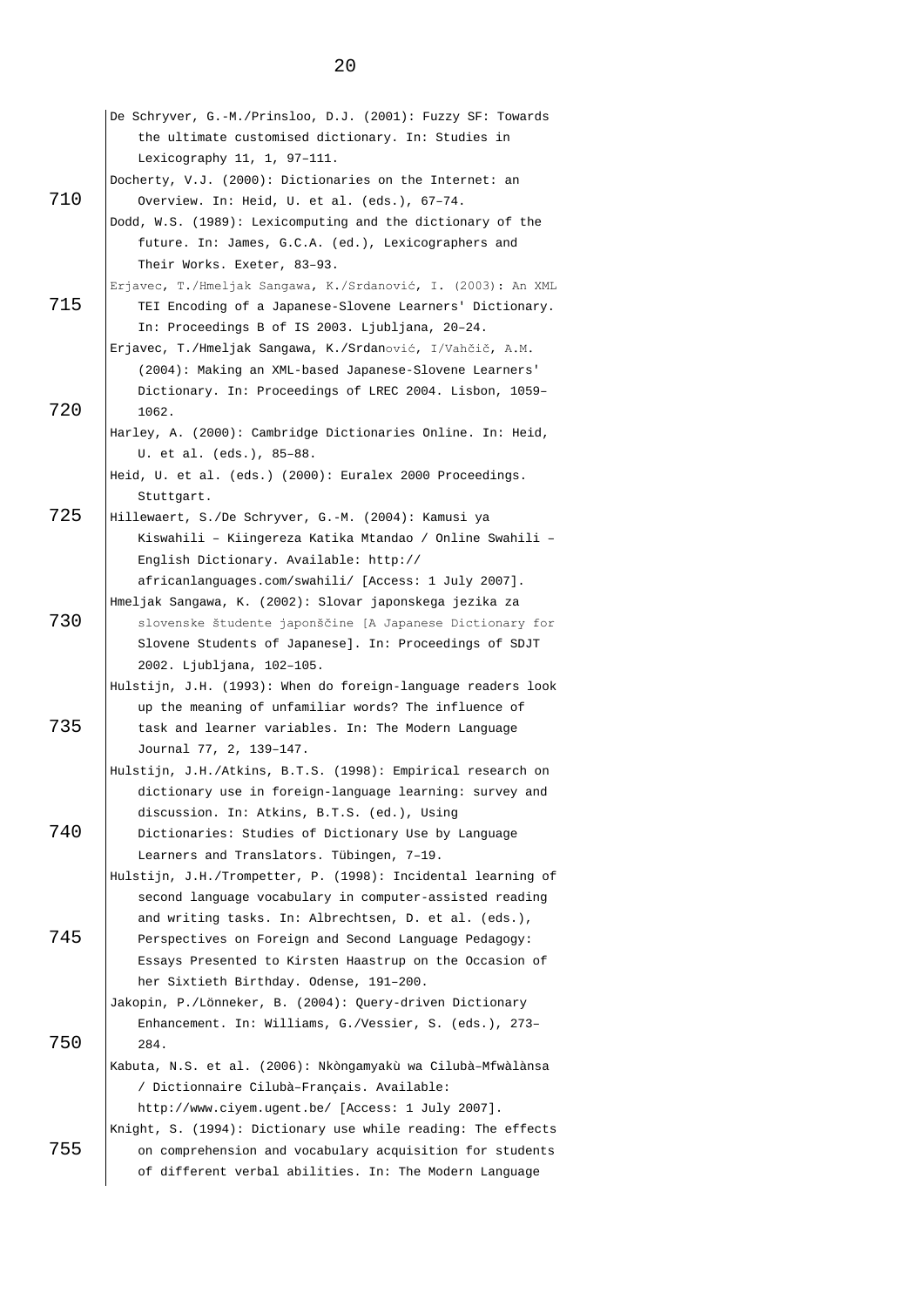Journal 78, 3, 285–299. Laufer, B. (2000): Electronic dictionaries and incidental vocabulary acquisition: does technology make a 760 difference? In: Heid, U. et al. (eds.), 849–854. Laufer, B./Hill, M. (2000): What Lexical Information do L2 Learners Select in a Call Dictionary and How Does it Affect Word Retention? In: Language Learning & Technology 3, 2, 58–76. 765 Löfberg, L. (2002): Miksi sanat eivät löydy sanakirjasta? Tapaustutkimus MOT Englanti 4.0. MA Dissertation. University of Tampere. Mavoungou, P.A. (2002): Synopsis Articles in the Planning of a Trilingual Dictionary: Yilumbu–French–English. In: 770 Lexikos 12, 181–200. Ne'eman, Y./Finkel, R. (2004): Rav-Milim Online. In: Kernerman Dictionary News 12, 28–31. Nesi, H. (2000): Electronic Dictionaries in Second Language Vocabulary Comprehension and Acquisition: the State of 775 the Art. In: Heid, U. et al. (eds.), 839–847. Popescu-Belis, A./Armstrong, S./Robert, G. (2002): Electronic Dictionaries – from Publisher Data to a Distribution Server: the DicoPro, DicoEast and RERO Projects. In: Proceedings of LREC 2002. Las Palmas, 780 1144–1149. Prinsloo, D.J./De Schryver, G.-M. (eds.) (2000): SeDiPro 1.0, First Parallel Dictionary Sepêdi – English. Pretoria. Prószéky, G./Kis, B. (2002): Development of a Context-785 Sensitive Electronic Dictionary. In: Braasch, A./Povlsen, C. (eds.), Euralex 2002 Proceedings. Copenhagen, 281–290. Pruvost, J. (2003): Some Lexicographic Concepts Stemming from a French Training in Lexicology (1). In: Kernerman 790 Dictionary News 11, 10-15. Sato, H. (2000): Multi-Functional Software for Electronic Dictionaries. In: Heid, U. et al. (eds.), 863–870. Sobkowiak, W. (1999): Pronunciation in EFL Machine-Readable Dictionaries. Poznań. 795 Varantola, K. (2003): Linguistic corpora (databases) and the compilation of dictionaries. In: Van Sterkenburg, P. (ed.), A Practical Guide to Lexicography. Amsterdam, 228–239. Warburton, Y. (2000): The Oxford English Dictionary – From 800 | OED to OED Online. In: International Journal of Lexicography 13, 2, EURALEX Newsletter, 7–8. Williams, G./Vessier, S. (eds.) (2004): Euralex 2004 Proceedings. Lorient. 805 Gilles-Maurice de Schryver (Ghent University, Belgium, & University of the Western Cape, South Africa)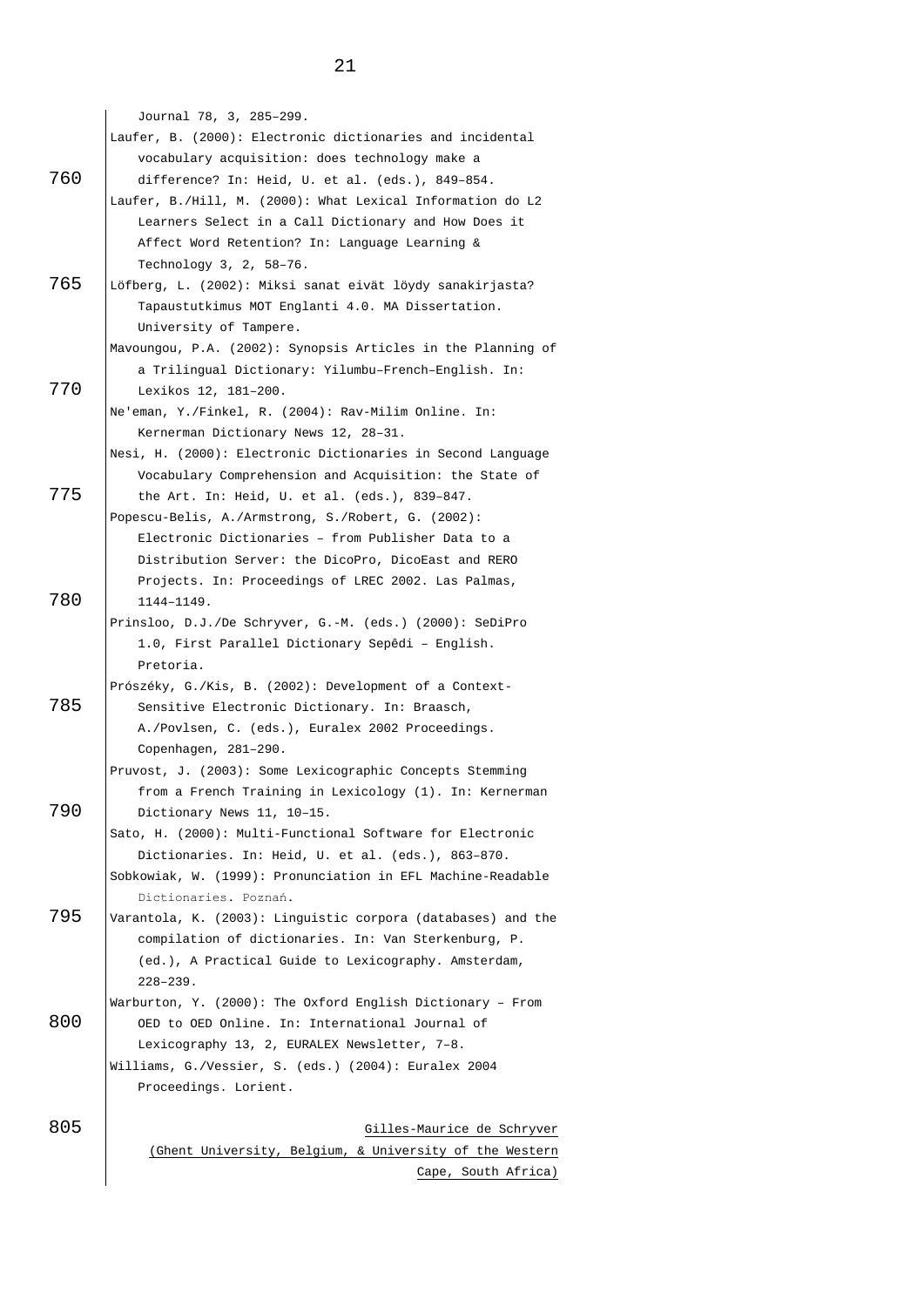Fig. 34.1



Fig. 34.1: The theoretical framework of Simultaneous Feedback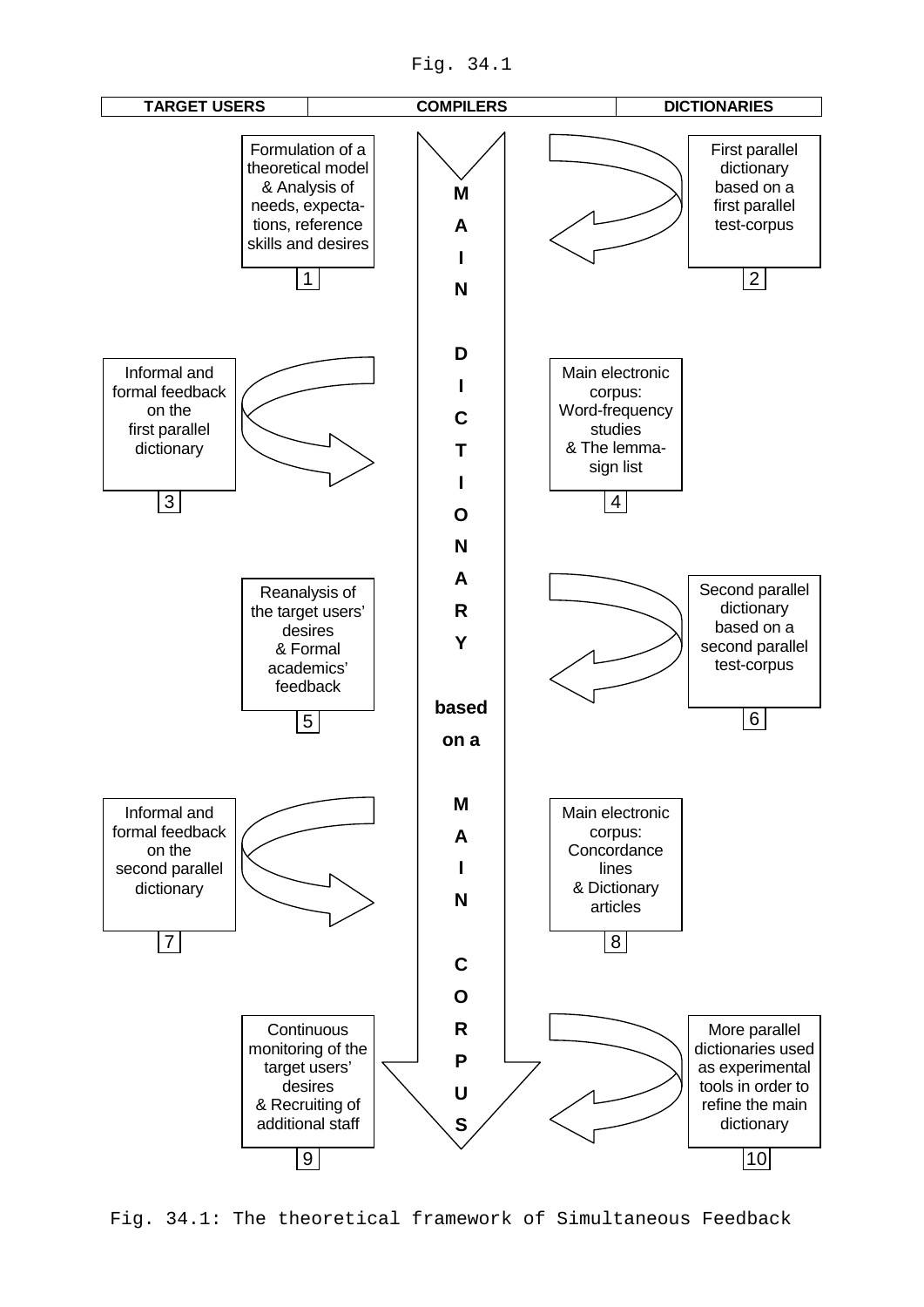Fig. 34.2



Fig. 34.2: Selected searches by one particular visitor of the Online Northern Sotho - English Dictionary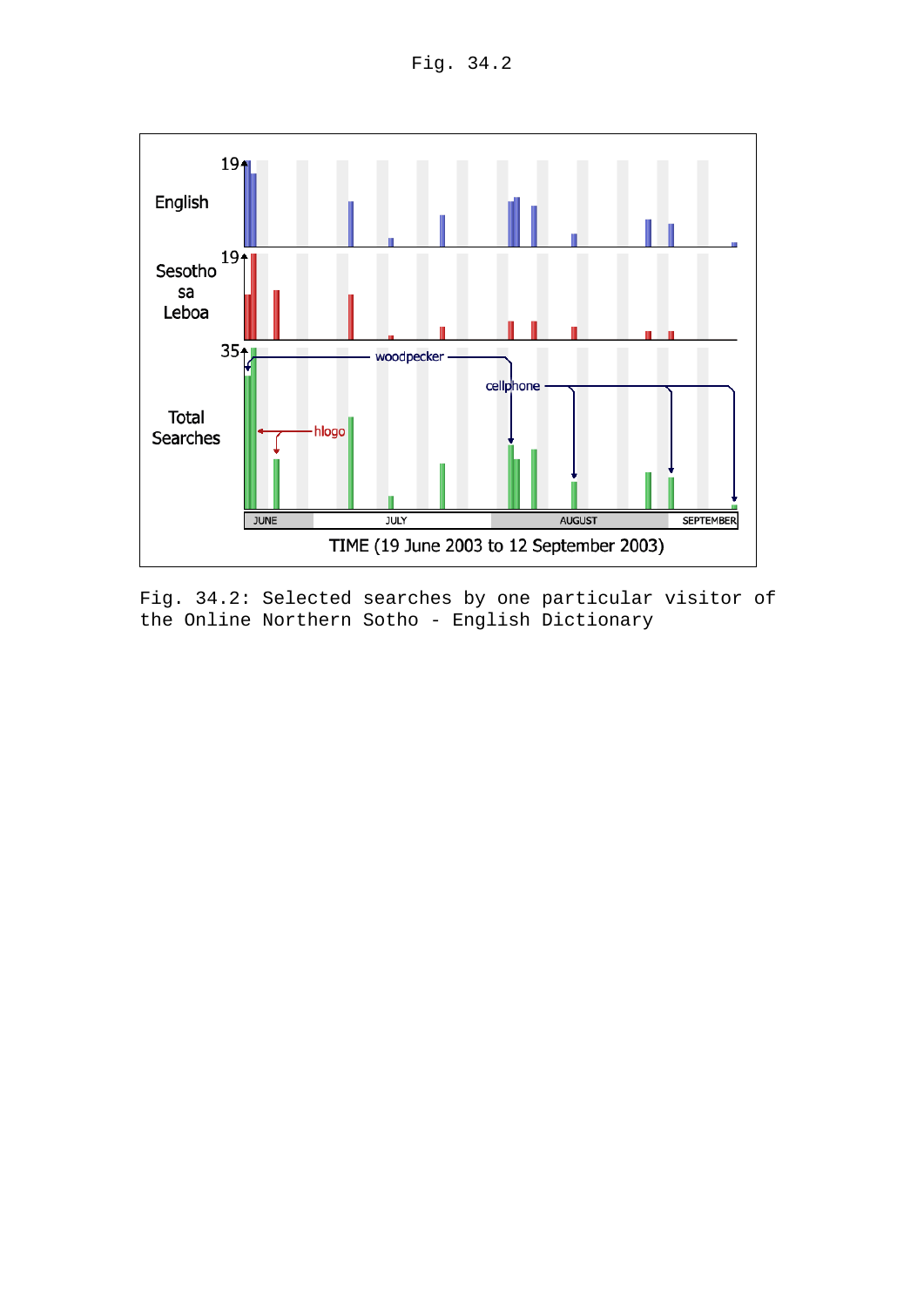Fig. 34.3



Fig. 34.3: Percentage of dictionary returned ('seen') in function of the total number of searches (bottom: directly, top: with cross-references)